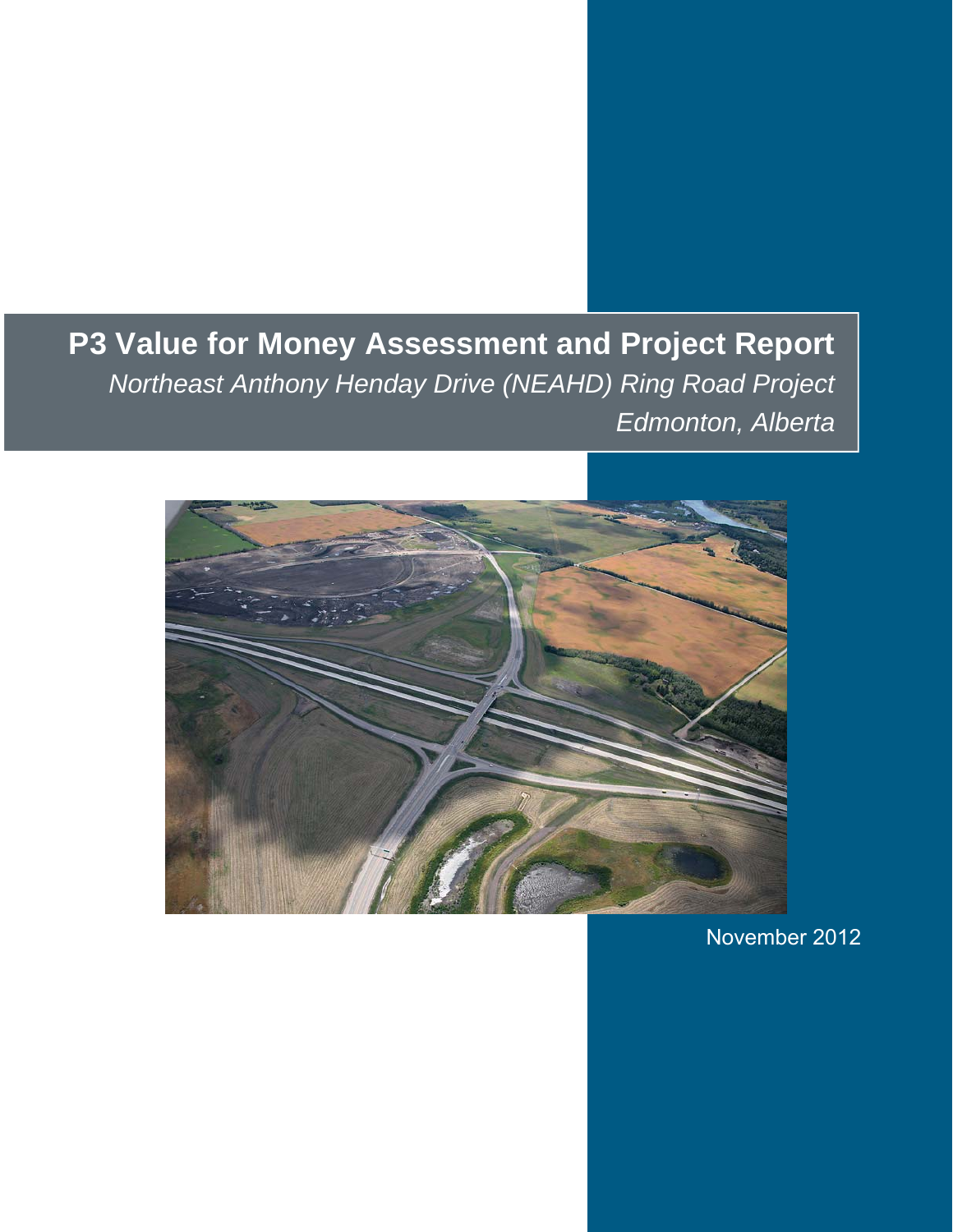## **Table of Contents**

| 1.             | Summary: Using a P3 for Northeast Anthony Henday Drive - did it work?  3 |  |
|----------------|--------------------------------------------------------------------------|--|
| 2.             |                                                                          |  |
|                |                                                                          |  |
|                |                                                                          |  |
|                |                                                                          |  |
|                |                                                                          |  |
| 3 <sub>1</sub> |                                                                          |  |
|                |                                                                          |  |
|                |                                                                          |  |
|                |                                                                          |  |
| 4.             |                                                                          |  |
|                |                                                                          |  |
|                |                                                                          |  |
|                |                                                                          |  |
|                |                                                                          |  |
|                |                                                                          |  |
|                |                                                                          |  |
|                |                                                                          |  |
|                |                                                                          |  |
|                |                                                                          |  |
|                | Appendix A: Commentary by Deloitte & Touche LLP                          |  |
|                | Appendix B: Sample of Risk Allocations                                   |  |
|                | Appendix C: Project Scope                                                |  |
|                | Appendix D: Commentary by Fairness Auditor                               |  |
|                | Appendix E: Proponent Teams                                              |  |
|                | Appendix F: Summary of Bids Received                                     |  |

Appendix G: Payment Adjustments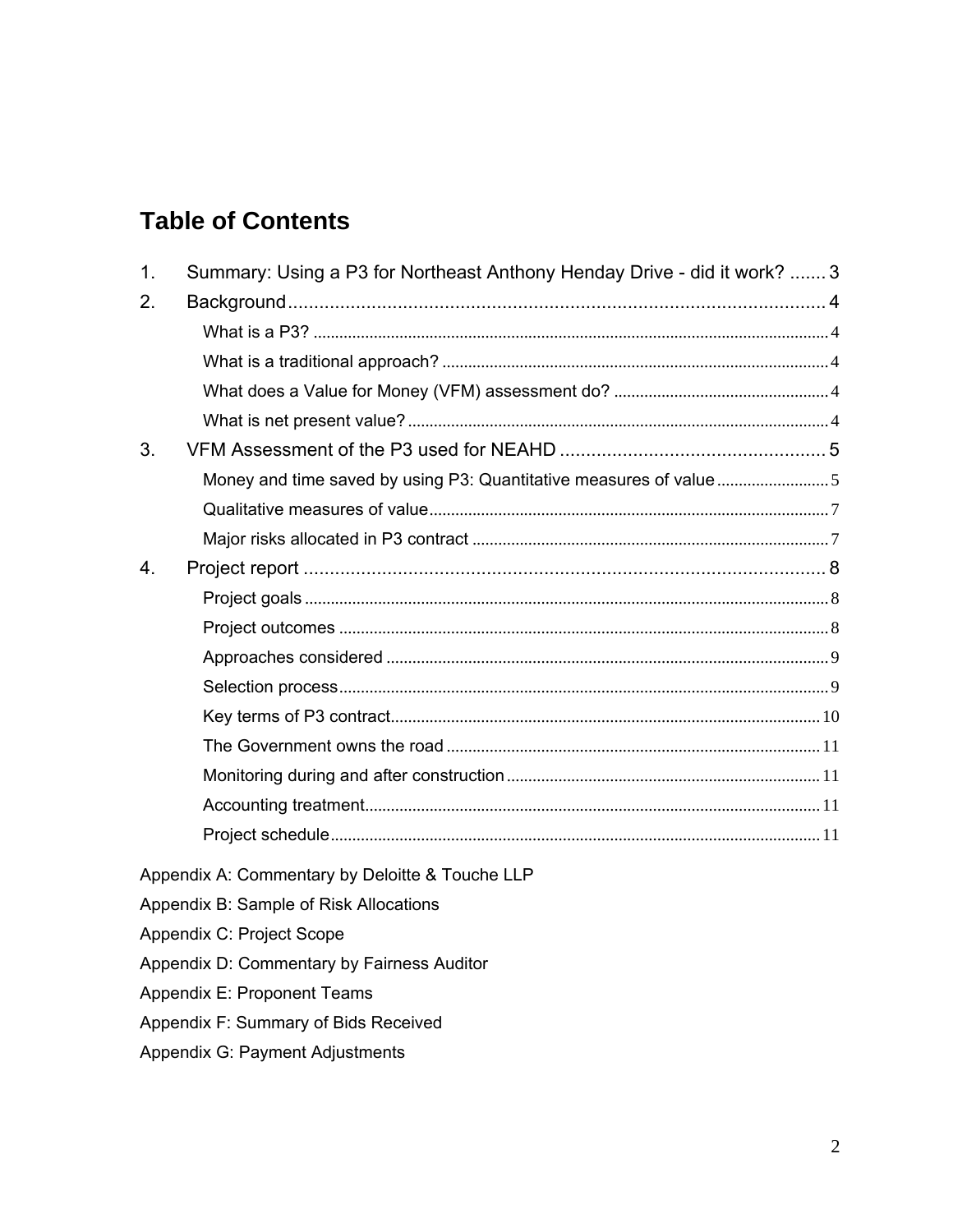## **Value for Money Assessment and Project Report on Public Private Partnership (P3) for NEAHD**

## **October 2012**

## **1. Summary: Using a P3 for Northeast Anthony Henday Drive - did it work?**

By using a Public Private Partnership (P3) to design, build, finance and operate Northeast Anthony Henday Drive (NEAHD), the Alberta government will save an estimated \$371 million (in 2012 dollars) over 34.5 years when compared to a traditional design-bid-build procurement approach (\$1.809 billion instead of \$2.180 billion, a 17% savings). It will also deliver NEAHD three years earlier than it could have achieved with traditional procurement methods. The following assessment shows that using a P3 delivered value for money and that it was the right way to procure NEAHD.

The government signed the P3 contract, with a 34.5-year term in May 2012, with Capital City Link General Partnership (the contractor) for the design, construction, partial financing, operation and maintenance of NEAHD. The contract requires the road to be ready for public use by October 1, 2016. The cost savings and earlier completion can be attributed to:

- o life-cycle optimization,
- o economies of scale,
- o construction efficiencies,
- o construction innovations,
- o risks shifted from government to the contractor, and
- o fixed-price contract.

 $\overline{a}$ 

The Government of Alberta uses P3s, when deemed appropriate, to deliver needed infrastructure to Albertans. The P3 procurement approach is used to provide benefits that can include an extended warranty, fixed pricing and earlier delivery of infrastructure compared to procuring the asset using a traditional approach. The government also requires P3 projects to deliver value for money. This report provides information to show that the Northeast Anthony Henday Drive (NEAHD) indeed delivered value for money through P3 procurement.<sup>1</sup>

The Northeast Anthony Henday Drive is the final segment of the ring road in Edmonton. It will provide an alternate route for bypass traffic along the north and east edges of the city, thereby alleviating congestion along Yellowhead Trail through Edmonton.

This report explains what a P3 is and why it may be used, provides a value for money assessment of the P3 and provides a project summary.

 $1$  This report was developed by Alberta Transportation following the value for money methodology in the Government of Alberta's *Public-Private Partnership Framework and Guideline* which can be viewed at. http://www.finance.alberta.ca/business/alternative-capital-financing/documents-resources.html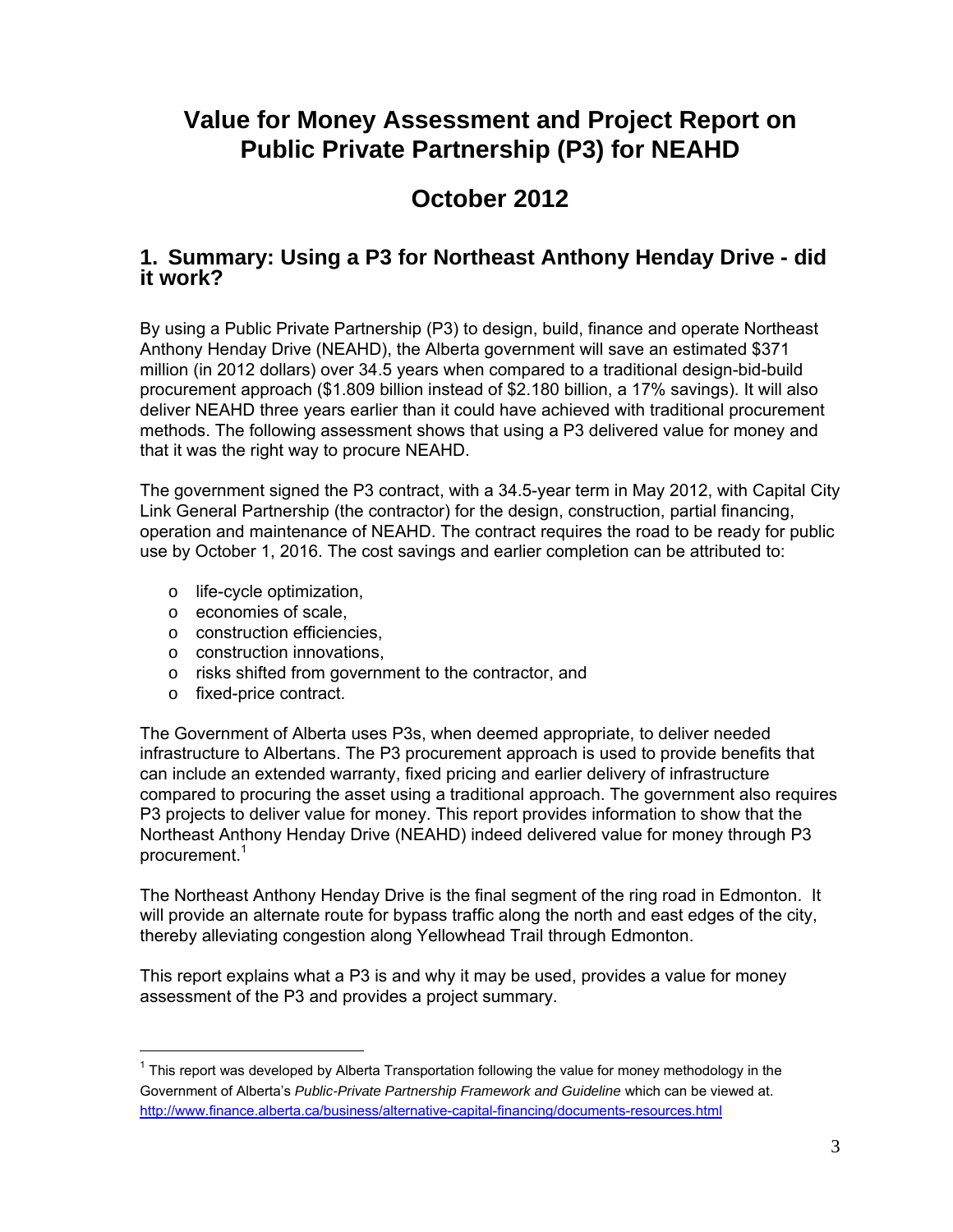### **2. Background**

### **What is a P3?**

A P3 is a different, non-traditional way for government to create capital assets such as roads, schools, and other types of government facilities. In the case of NEAHD, the government entered into one agreement with a contractor responsible for designing, building, partially financing, operating and maintaining the road over a 34.5-year period (four and a half years design and construction; 30 years operations and maintenance).  $2$ 

A P3 can save time and money and reduce risk to the government by having one contractor design, build, finance, operate and maintain a road. For Alberta P3 projects, the public sector owns the facility and provides public services to Albertans, the same as it does with a traditional design-bid-build approach.

### **What is a traditional approach?**

In a traditional approach, the public sector hires an engineering firm to design a road, bridge, or other related facilities, and then hires a construction contractor through a public tender process to build them. Once the infrastructure is built, the public sector operates and maintains it typically by awarding numerous individual contracts for routine repairs and rehabilitation. The government pays for the construction of the infrastructure by making progress payments (for its own infrastructure) or by making capital grants to entities such as school boards, health authorities, and post-secondary institutions. Government funding is also used to operate and maintain the facility.

### **What does a Value for Money (VFM) assessment do?**

A VFM assessment measures whether a P3 is the best option for a particular project. In the case of NEAHD, the estimated costs of the traditional and P3 options were compared. The VFM for a project is the difference between these two costs. The goal of a P3 is to provide value; to do so, the P3 must cost less – measured by net present value – than the traditional method over the life of the contract.

### **What is net present value?**

 $\overline{a}$ 

Net present value is the current value of a future sum of money. It is a standard method to compare the value of money over time (a dollar today is worth more than a dollar tomorrow because of interest and inflation) to assess long-term projects. It is produced by applying an interest rate and an inflation rate (collectively called the "discount rate") to a future sum. The amount and timing of cash flows differ in the two options for producing the road (traditional and P3) and the calculation of net present value accounts for those differences. The net present value of the cost to produce and maintain a facility using the traditional approach is called the Public Sector Comparator, or PSC.

<sup>&</sup>lt;sup>2</sup> For detailed discussion on P3s, see the Annual Report of the Auditor General of Alberta 2003-2004, on pages 49 to 72 (www.oag.ab.ca/files/oag/ar2003-2004.pdf).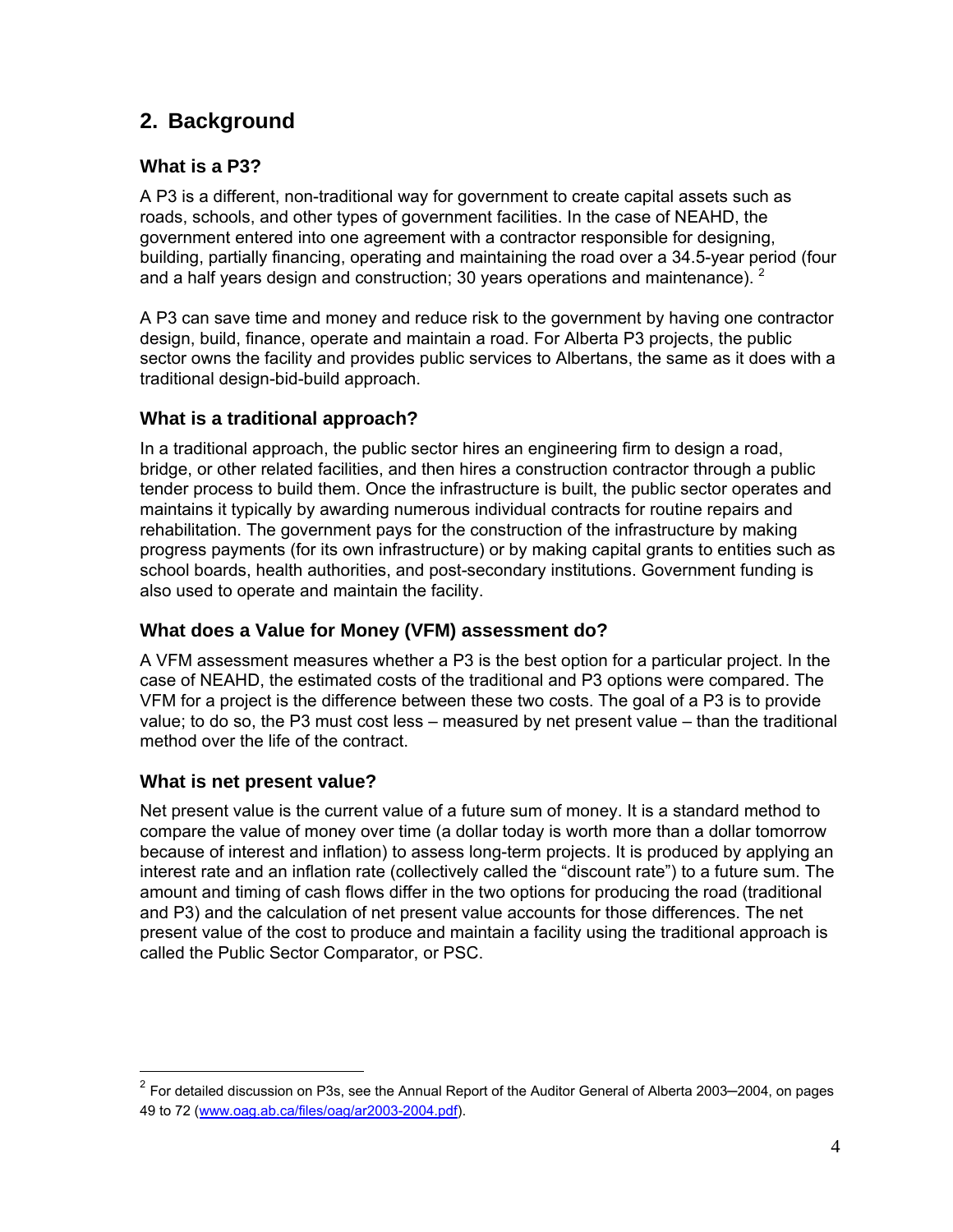### **3. VFM Assessment of the P3 used for NEAHD**

### **Money and time saved by using P3: Quantitative measures of value**

This VFM assessment uses net present value as of March 14, 2012, when bids were received. It includes the costs to design, build, partially finance, operate and maintain the road over the 34.5-year agreement term. It also includes the impact of risk transfer (as discussed later in this section) but excludes costs common to both methods, such as land.  $3$ 

The low bid received for this project was \$1.809 billion and the PSC was estimated at \$2.180 billion (both in 2012 dollars). The VFM is therefore \$371 million or 17% of the PSC. A value for money analysis prepared by the financial advisor, Deloitte & Touche LLP, retained for this project is attached in Appendix A.



 $\overline{a}$ 

 $3$  Capital and rehabilitation costs for both methods were developed by ISL Engineering Ltd. Inflation and discount rates were provided by the Ministry of Finance and Enterprise. Deloitte & Touch LLP developed the financial model.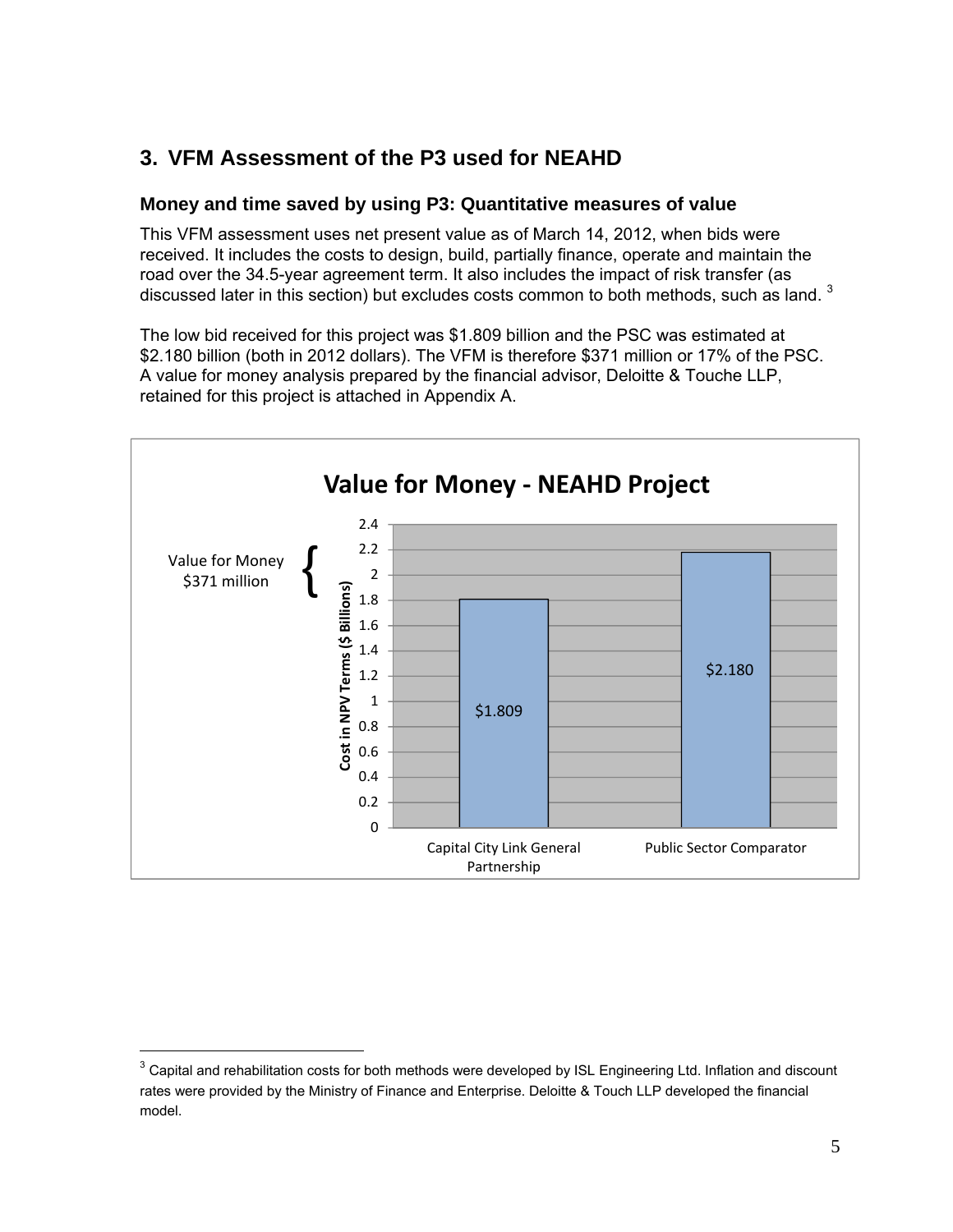Private financing by the contractor costs more than public financing by government, but in the case of NEAHD, that cost was more than offset by the following factors:

- 1. **Life-Cycle Optimization**  Having one contract that includes design, construction and a 30-year maintenance period encourages the contractor to consider different construction and maintenance solutions that would optimize the life-cycle of the infrastructure and reduce costs over the life of the project.
- 2. **Earlier Completion**  Completing the project three years earlier than could be achieved using traditional delivery can equate to savings on cost escalation. Market forces continually drive up costs related to labour, equipment, fuel, construction materials, etc. Earlier completion reduces the exposure to this phenomenon. Earlier completion also provides savings to the road users in travel time and fuel costs over the three years of earlier completion.
- 3. **Economies of Scale**  Given the 355 lane kilometers of road construction and 47 bridge structures, the contractor is able to secure large volume long term contracts for material such as asphalt, concrete, and steel which are significantly discounted relative to the smaller quantities secured in traditional contracts.
- 4. **Construction Efficiencies** As with many large projects, the contractor is able to apply standardized design approaches and construction methodologies to numerous elements within the project scope. The project can be completed using fewer person-hours by capitalizing on the streamlining of processes.
- 5. **Construction Innovation** A P3 contract requires the contractor to perform both the design and construction processes. The contractor can use its knowledge and experience to develop innovative solutions in either design or construction that accelerate the completion of the project and reduce costs.
- 6. **Risk Allocation**  Allocating risks to the party best able to manage them means the contractor bears many of the costs that the government would have borne in the traditional approach and can manage them at a lower cost than government. For example, the contractor will pay for any changes needed during the construction period due to design changes and errors. The contractor will also bear any cost increases for labour and material during the construction period. In addition, for the 30-year operation and maintenance term, the contractor will pay to rehabilitate or replace any defective component of the infrastructure. A list of some of the major risks that the P3 contract allocated to the contractor is on pages 6 and 7 of this report.
- 7. **Fixed-Price Contract** By entering into a fixed-price contract for the project, the contractor bears the risk for increases to project costs during construction. The government is protected from any anomalies in construction pricing and can effectively budget for the price of the project. As well, the operations and maintenance costs for the 30-year maintenance period are fixed with an index factor applied to adjust for inflation. The contractor's payments over the 30 years cannot be modified if the price of various maintenance materials or equipment increases.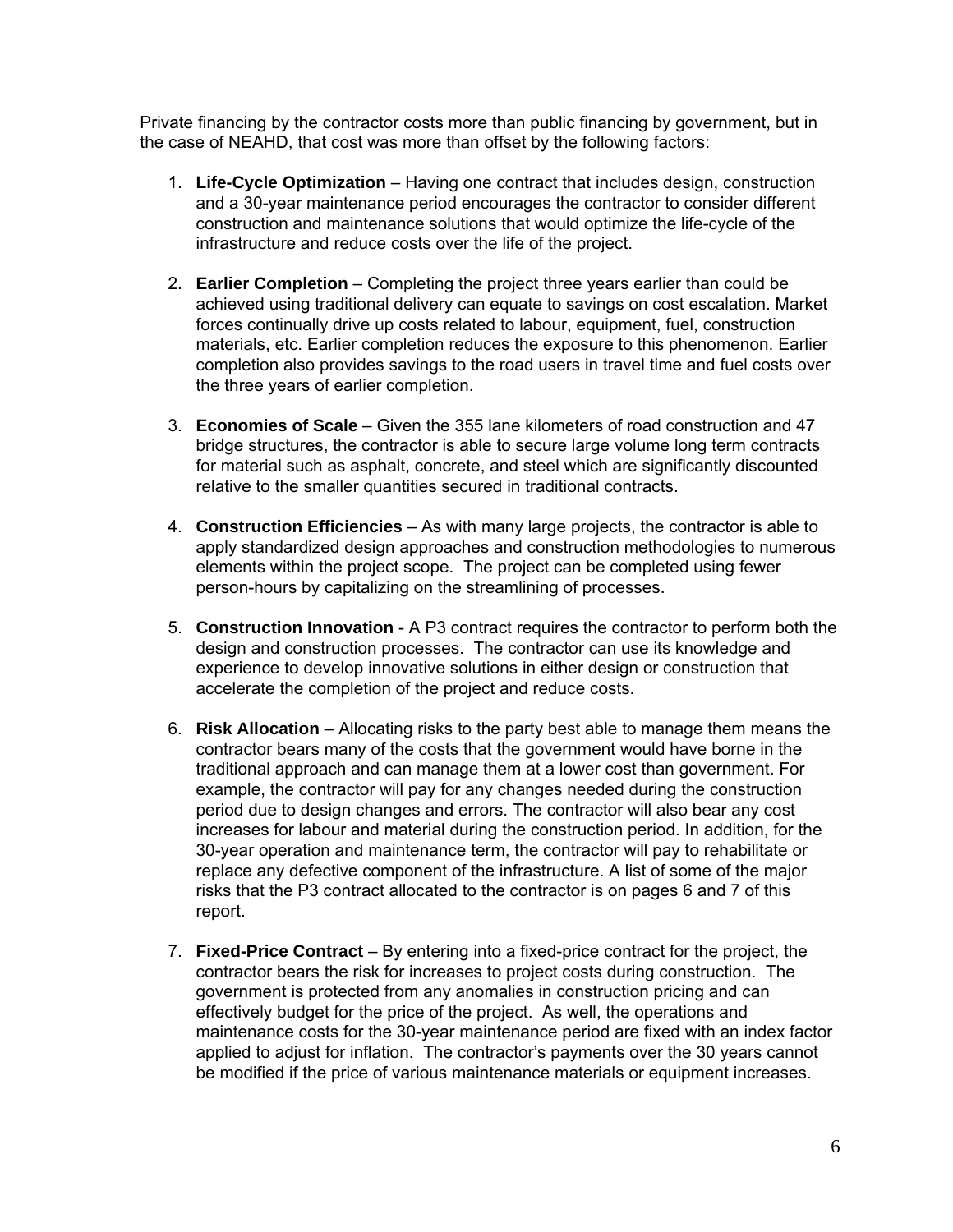### **Qualitative measures of value**

- 1. **Long Term Warranty** The P3 effectively gives the government a 30-year warranty by transferring responsibility for operation and maintenance of the road to the contractor for the term of the contract. The 30-year operation and maintenance period gives the government assurance that the road will be maintained in good condition with no deferred maintenance at the end of 30 years.
- 2. **Life Cycle View**  By linking the design, construction, operation and maintenance obligations into a single contract ensures that there is a high degree of discipline in achieving a quality product. For example, any compromise in quality would result in a more substantive maintenance obligation for the P3 contractor. Therefore the combination of design, construction, and operation and maintenance of the infrastructure is highly optimized to suit the infrastructure's entire life cycle.

### **Major risks allocated in P3 contract**

An important factor in the delivery of P3 projects is an acceptable allocation of risks to the party or parties best able to manage them. In some cases, the contractor is the appropriate party to manage a risk; in others, the government can better manage the risk; in yet a third case, the risk may be best shared between the two parties.

Table 1 (Appendix B) shows a sample of the risk allocation between the government and the contractor in the P3 contract and schedules. This list is not comprehensive. The P3 contract referenced in Appendix B shows all the allocated risks.

**Schedule certainty** – The contractor agrees to have the road available for traffic by October 1, 2016 or receive reduced payments. The contractor has to manage the construction schedule to meet this date.

**Weather** – The contractor bears any costs of project delays caused by bad weather.

**Scope changes** – The government pays for any scope changes that it requests during construction. The government will pay for this work in accordance with the change order process set out in the P3 contract. During the operation and maintenance period the government may consider changes to the road. For example, continued residential growth in the area may require the government to add another interchange or more freeway lanes. The government will pay for this work as long as the contractor provides competitive pricing based on a tendering process as specified in the P3 contract.

**Interest rates and financing** – During the maximum two month period between notifying a preferred proponent (which becomes the contractor when it signs the P3 contract) and signing the contract, the government shares the risk of any changes in base borrowing rates with the preferred proponent. The contractor has to arrange for partial financing for the whole term of the contract and is solely responsible for the impact of the financing arrangements. No matter how much rates increase during the contract, the contractor must pay any increased refinancing costs. Conversely, the contractor can benefit from any rate drops.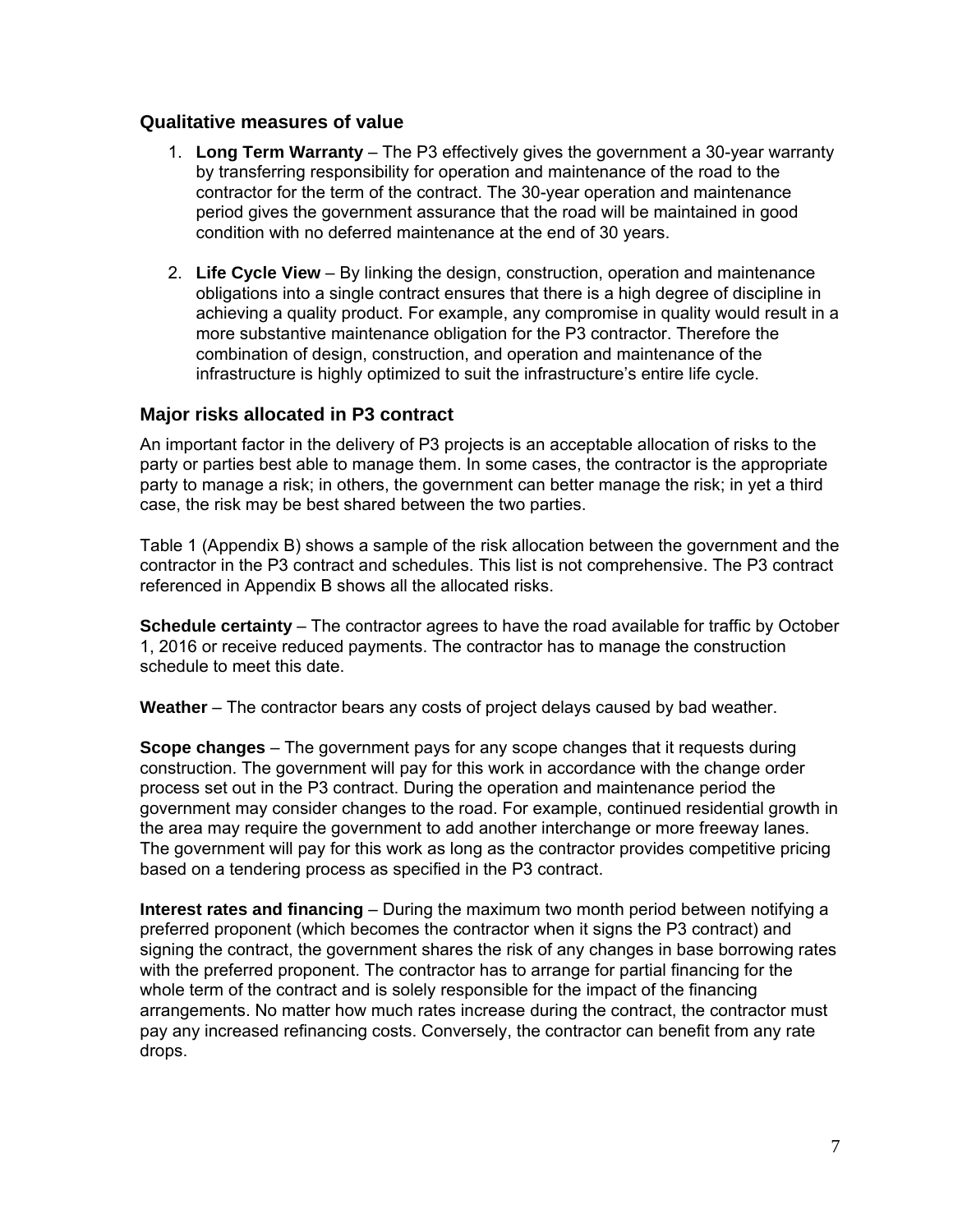### **4. Project report**

### **Project goals**

The NEAHD project assists in meeting a number of Government of Alberta (GoA) goals and strategic priorities<sup>4</sup> and Alberta Transportation Priority Initiatives (referenced in Alberta Transportation's Business Plan 2012-15<sup>5</sup>), as follows:

- 1. **Government of Alberta Strategic Plan Goal 5: "Preserve the Province's Finances"** – the delivery of NEAHD will be done in a fiscally responsible manner, will support growth in the Gross Domestic Product, provide job opportunities, and enhance movement of goods and people.
- 2. **Alberta Transportation Goal 1: "Alberta's provincial highway network connects communities and supports economic and social growth"** – NEAHD is a major addition to the City of Edmonton road network and a major connector of the northsouth movement of goods. Connectivity with the regional highway network will be improved with new highway-to-highway interchanges at Highway 16 and Highway 15 (Manning Drive). With the completion of NEAHD, a high standard north-south bypass of Edmonton will be provided and will facilitate the movement of goods and people to northern Alberta, including Fort McMurray.

Appendix C provides a drawing showing the project route and lists the associated interchanges and crossings.

### **Project outcomes**

The following outcomes will be achieved by delivering NEAHD as a P3:

- o **Cost certainty for the life of the road** Shifting the risk of increasing construction costs and other financial risks to the contractor ensured cost certainty for the design, construction, operation and maintenance of the new road.
- o **An innovative, repeatable, transparent, and accountable process to produce and maintain roads** – The same process can be used for other projects in Alberta.
- o **Less time and lower cost to build** To plan, design, and build this amount of infrastructure using the traditional approach would take at least seven and a half years before being available to the travelling public. In contrast, the P3's coordinated and comprehensive approach will produce NEAHD in only four and a half years and at a lower cost.
- o **A 30-year warranty**  The contractor is responsible for ongoing operation, maintenance and rehabilitation for the 30-year operation and maintenance phase.

 $\overline{a}$ 

<sup>&</sup>lt;sup>4</sup> GOA Government Strategic Plan 2012:

http://www.finance.alberta.ca/publications/budget/budget2012/goa-business-plan.pdf

<sup>5</sup> Transportation Business Plan 2012-15:

http://www.finance.alberta.ca/publications/budget/budget2012/transportation.pdf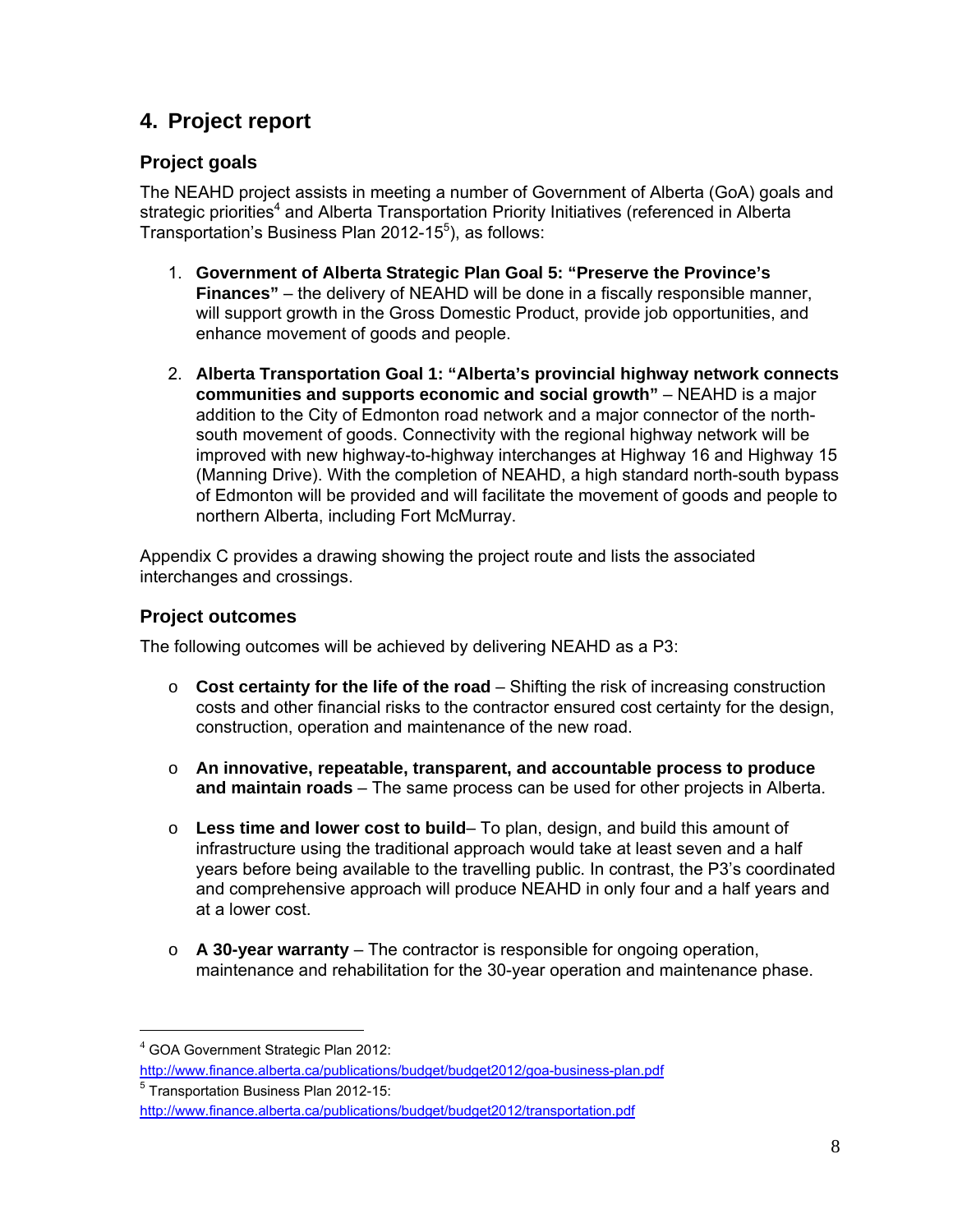### **Approaches considered**

The government considered two alternative approaches to deliver NEAHD:

- 1. **Traditional Design-Bid-Build approach**, with the usual pay-as-you-go financing by the government and delivery by Alberta Transportation. Private-sector engineering consultants hired by Alberta Transportation design the roads and bridges. Construction contracts are awarded through a traditional open-bidding process tendered by Alberta Transportation to private sector contractors, typically in work packages of unique tasks (such as grading, paving, bridge construction, lighting, etc.) and/or of geographically distinct sections. A project of this size under a traditional procurement would involve up to 30 separate construction contracts. Upon construction completion, operations, maintenance and infrastructure rehabilitation responsibility is tendered through an ongoing traditional open-bidding process to private sector contractors specializing in this type of work.
- 2. **Design-Build-Finance-Operate-Maintain approach (the basis of the P3)**, with the winning private-sector proponent (the contractor) forming a consortium or group to handle the project from start to end of the contract. The contractor is responsible for the ongoing operation and maintenance of the road for a set time (in this project, 30 years), and for having a rehabilitation plan to ensure performance requirements are met. The government makes monthly payments to the contractor during the 30-year maintenance phase of the contract. Payments start after the road is ready to use and cover capital, operations, maintenance and rehabilitation costs. The government can reduce payments based on criteria such as whether the roadway remains available for use and whether the performance of the infrastructure meets certain standards.

### **Selection process**

 $\overline{a}$ 

The government's selection process was open, competitive, timely, fair and transparent. The Fairness Auditor, GGC Consultants Inc., as represented by Mr. Gary Campbell, QC, prepared a report on the fairness of the process (Appendix D).

A Request for Qualifications was publicly issued on March 2, 2011. Five teams responded and were evaluated on experience, personnel qualifications, past performance and financial capability. The three teams asked to submit proposals were Alberta Roads Consortium, Capital City Link Group, and Edmonton Connect Partners, as shown in Appendix  $E^6$ 

The Request for Proposal (RFP) process ran from May 13, 2011 to March 14, 2012. The made-in-Alberta approach to P3s ensures the process is competitive throughout. During the RFP process, the teams made financial and technical submissions to ensure that they met the project's minimum specifications. The government issued a draft form of the contract during the RFP process and the teams provided comments on it. Before receiving financial bids, the government issued the final form of the contract that the successful proponent would sign.

Once the three teams provided RFP submissions, they all submitted financial bids based on the final form of the contract. There were no negotiations on this contract after financial bids

 $6$  The companies that make up the teams are listed in Table 2 (Appendix E).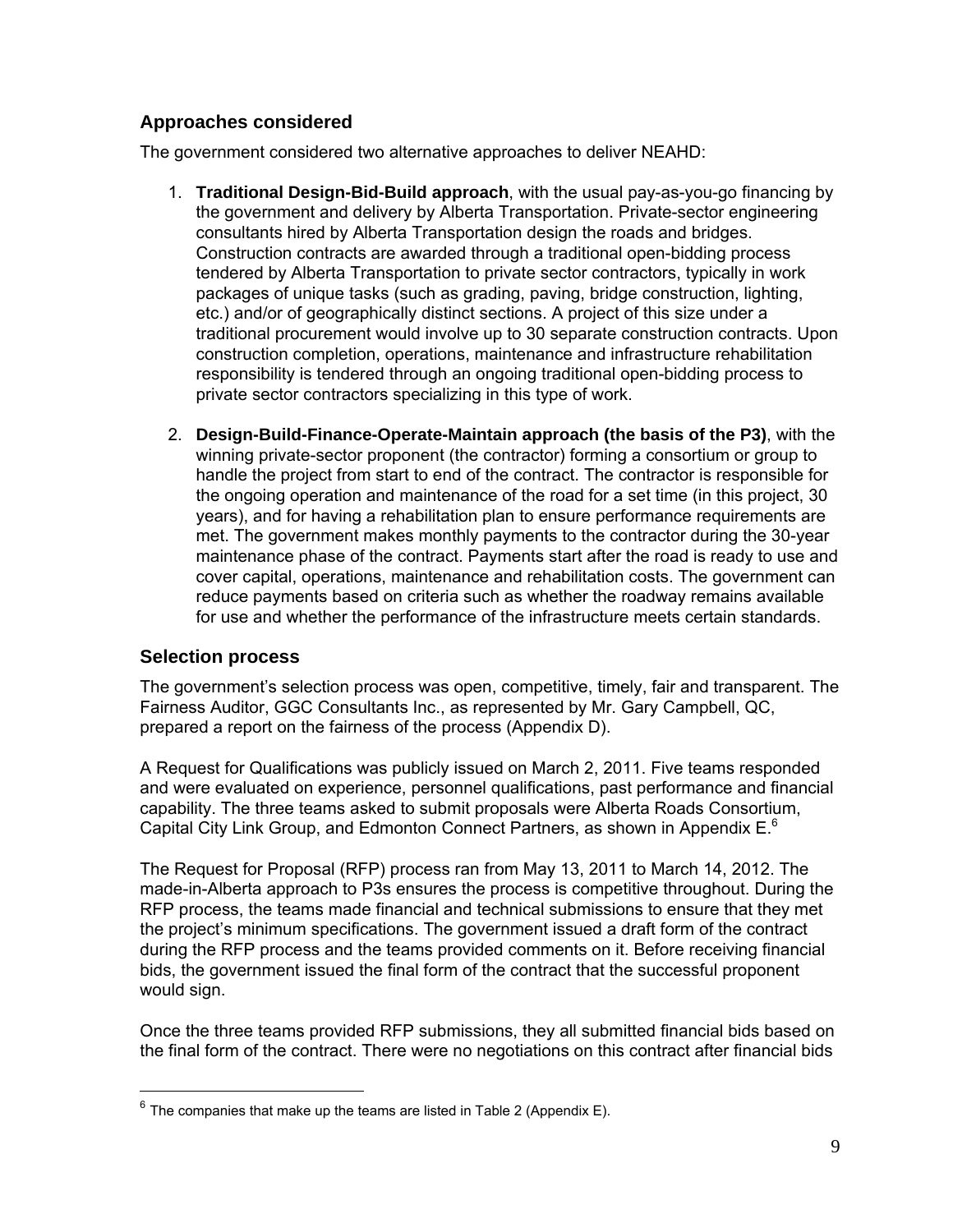were received. These bids are summarized in Table 3 (Appendix F). Capital City Link Group submitted the lowest price, on a net present value basis, and won the contract. Capital City Link Group then created a special purpose company, known as Capital City Link General Partnership, to carry out the work of the contract.

### **Key terms of P3 contract**

**What the government must pay:** The sum of the payments for the 34.5-year contract is approximately \$1.809 billion in 2012 dollars.

During the construction phase the Alberta government will pay \$924.9 million for construction costs while P3 Canada will provide up to \$36.8 million through the PPP Canada Fund. This funding covers only part of the overall construction (capital) cost. Once the road opens to traffic, the Alberta government will make monthly payments over the remaining 30 years of the contract. Of these monthly payments, the portion representing the remaining capital amount is fixed, while operation, maintenance and rehabilitation payments are indexed.<sup>7</sup> This is the same index that is used for Alberta Transportation's traditionally delivered provincial highway maintenance contracts.

If the contractor fails to achieve traffic availability by the October 1, 2016 target date, the contractor will incur severe penalties, achieved by reduction in the overall capital payments payable by the government. The penalty is loss of the full amount of the monthly capital payments or a portion thereof that the government would otherwise have paid the contractor, except that during December 2016 through May 2017 the penalty is one-third of the capital payment.

**What the contractor must do:** The 34.5-year contract between the government and the contractor has a four and a half year construction period and a 30-year operation, maintenance, and rehabilitation period. It requires the contractor to:

- $\circ$  complete the design and construction of the NEAHD as described in Appendix C by October 1, 2016;
- o partially finance the construction over the contract term;
- o operate, maintain, and rehabilitate the road to the performance standards specified in the contract;
- $\circ$  operate and maintain (but not rehabilitate) a portion of existing bridge infrastructure already constructed by Alberta Transportation. The existing infrastructure includes two bridges at Whitemud Drive, two bridges carrying Sherwood Park Freeway over the Canadian National Railway and one bridge carrying 34 Street over Sherwood Park Freeway; and
- $\circ$  hand back the roadway to Alberta Transportation in September 2046 in a condition as prescribed in the contract.

### **Payments reduced for non-performance:**

 $\overline{a}$ 

The government can reduce all monthly payments (capital, operation and maintenance, and rehabilitation) if the contractor does not meet performance standards in the contract. For

 $7$  Four indices are used to calculate operation and maintenance payments: Manpower, Consumer Goods, Construction, and Diesel Fuel. Additional detail can be found in Schedule 10 of the P3 Agreement.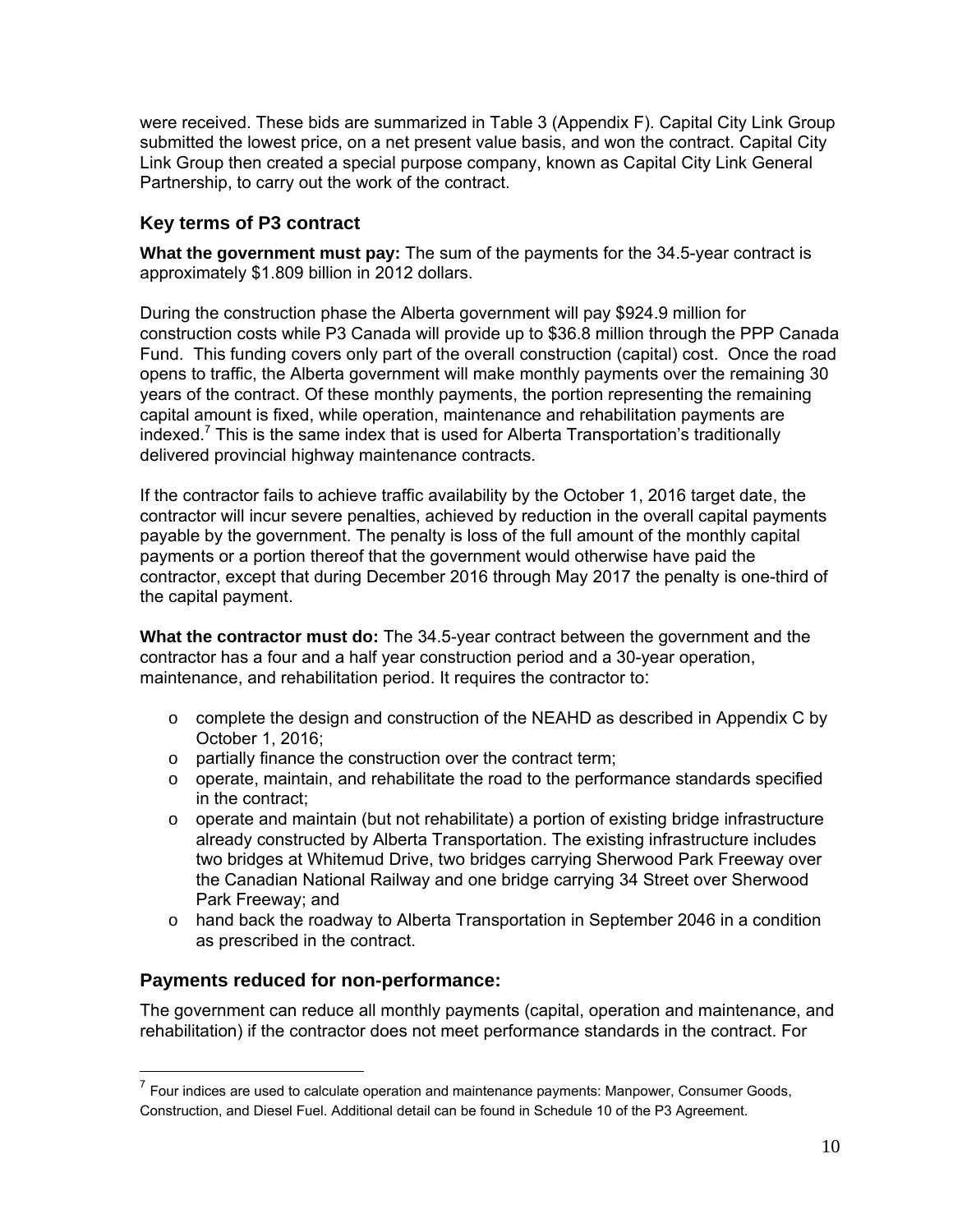example, if pavement does not meet performance criteria and the contractor does not repair it within the allowed time, the government can reduce monthly payments to the contractor.

A detailed description of all the payment adjustments is in Schedule 15 of the P3 contract, and a sample appears in Table 4 (Appendix G). The final form of the P3 contract is at http://www.transportation.alberta.ca/3787.htm.

### **The Government owns the road**

The contractor has a licence from the government for the term of the P3 agreement, subject to the paramount obligation to keep the road open for the free use by the public (except for specifically permitted lane closures due to accidents, emergencies, repair work, etc.). Tolls are expressly prohibited, as are commercial signage and any other commercial use of the road.

### **Monitoring during and after construction**

During construction, the government is using ISL Engineering Ltd. as its consultant to review the designs and ensure that construction standards have been met. The contractor has to provide monthly reports on design and construction issues. In the operation, maintenance, and rehabilitation period, the contractor will self-monitor and report on its compliance with the technical requirements. The government will also do its own inspections and testing to ensure the standards continue to be met. In addition, the contractor's lender has a consultant review the contractor's performance.

### **Accounting treatment**

The accounting treatment for P3 projects follows generally accepted accounting principles set out by the Public Sector Accounting Board of the Canadian Institute of Chartered Accountants. The obligation is "on-book", so the province records the amount owing for the private financing over the construction period and also records the cost of building the asset on its balance sheet as a capital asset.

### **Project schedule**

The P3 contract was signed on May 8, 2012 and construction started in earnest in June 2012. The contractor must deliver NEAHD by October 1, 2016 or face a payment reduction. An independent certifier will certify when NEAHD is available for use.

The operation, maintenance, and rehabilitation period starts after the road is made available to traffic and continues until September 2046, when the license granted to the contractor to access the road for operation, maintenance, and rehabilitation activities will expire. The contractor then must hand back the road in the condition specified in the contract. The government and the contractor will assess NEAHD to ensure it is in the condition specified in the contract when the contract expires. After the contract expires, the Alberta government will be responsible for operating, maintaining, and rehabilitating the road.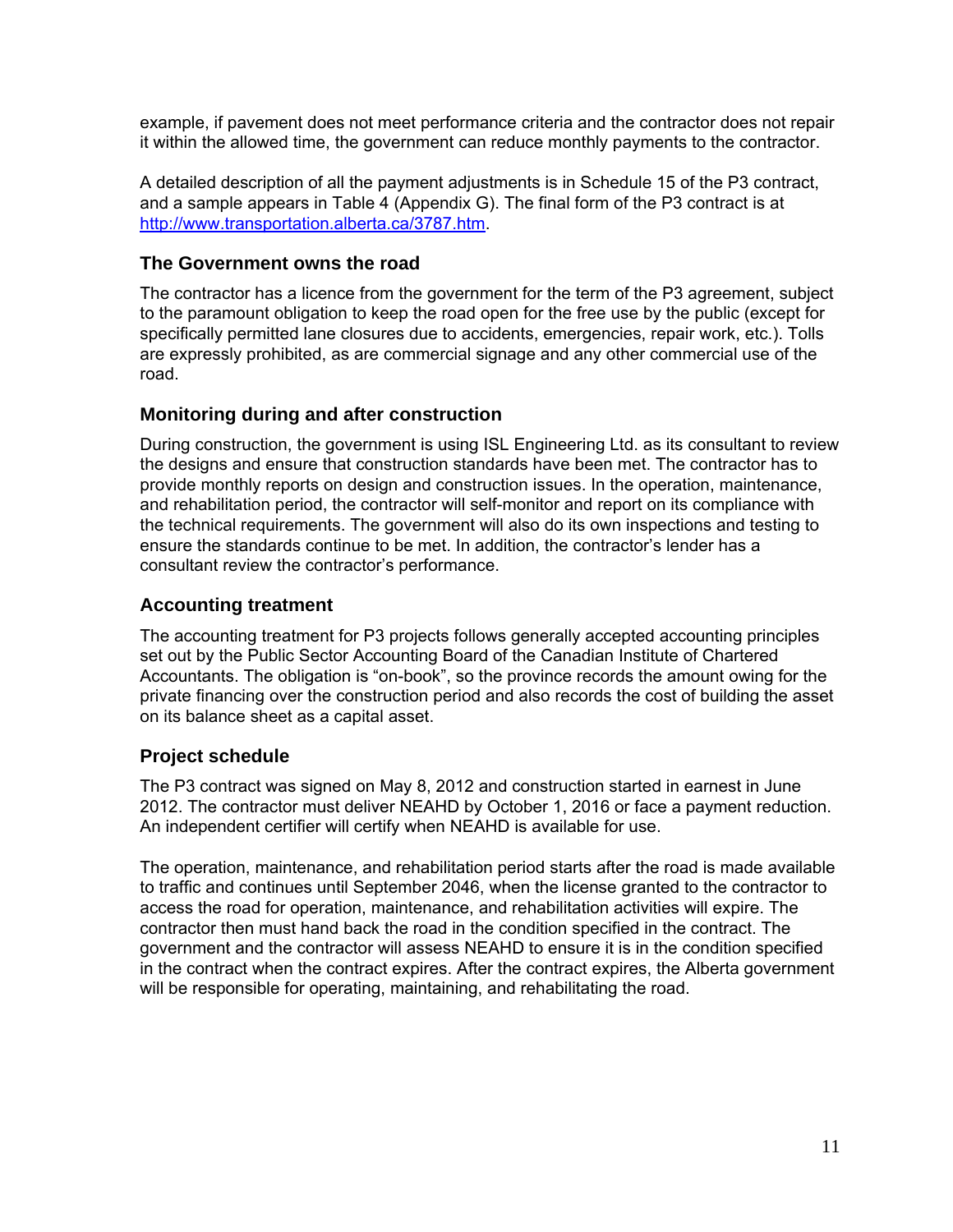**Appendix A: Commentary by Deloitte & Touche LLP**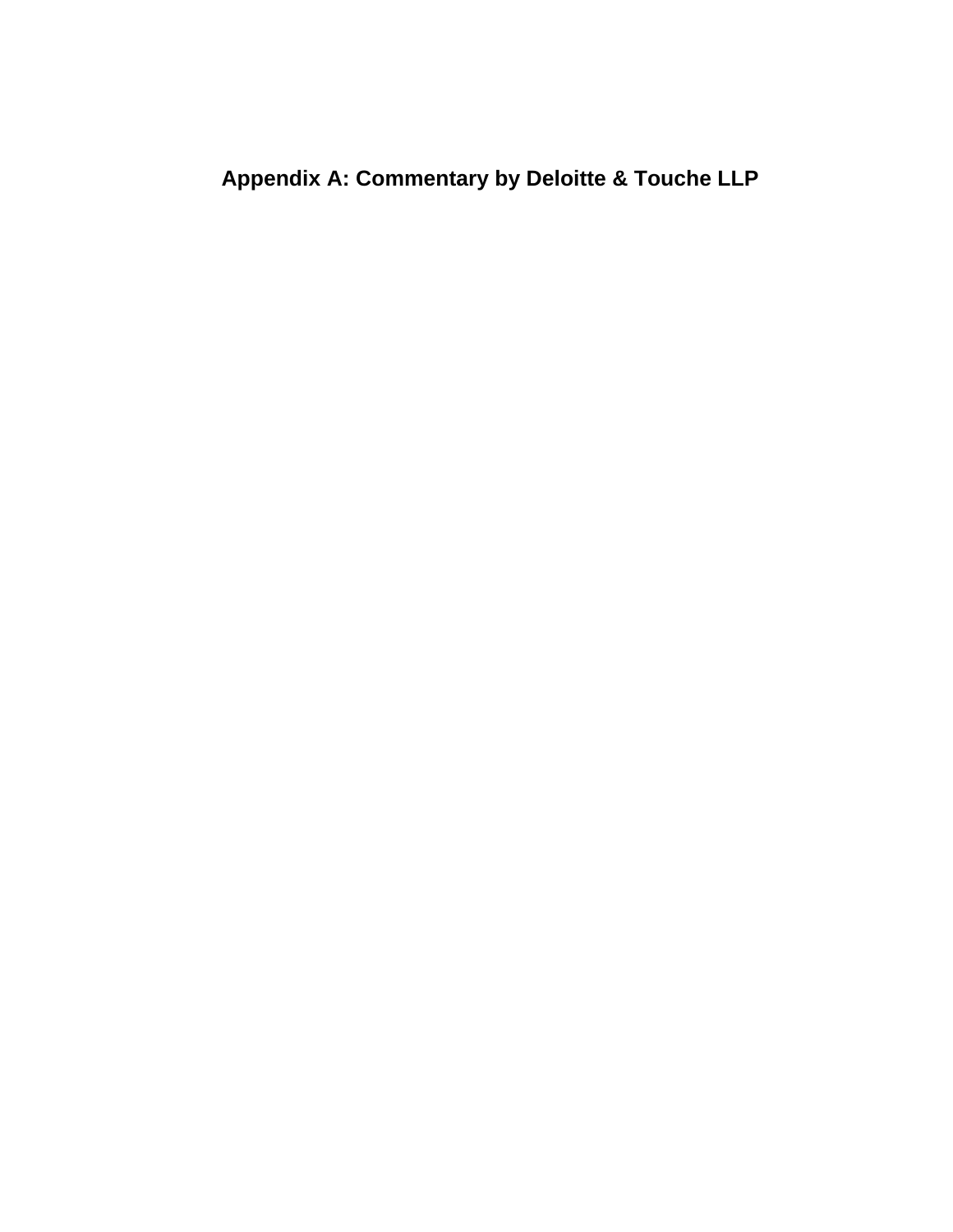# **Deloitte.**

Northeast Anthony Henday Drive P3 Comparison of Financial Offers and Calculation of Final Value for **Money** Confidential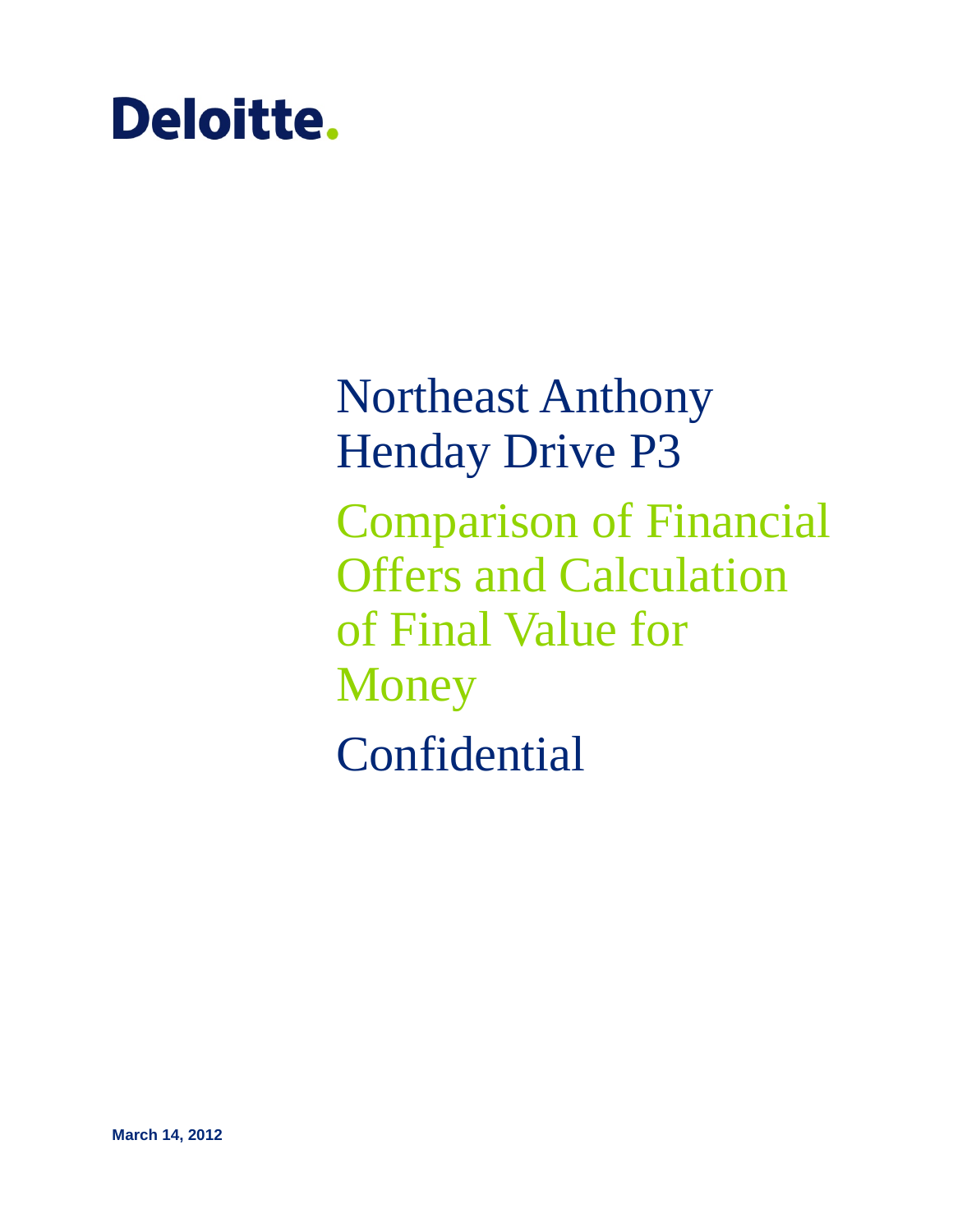## Table of contents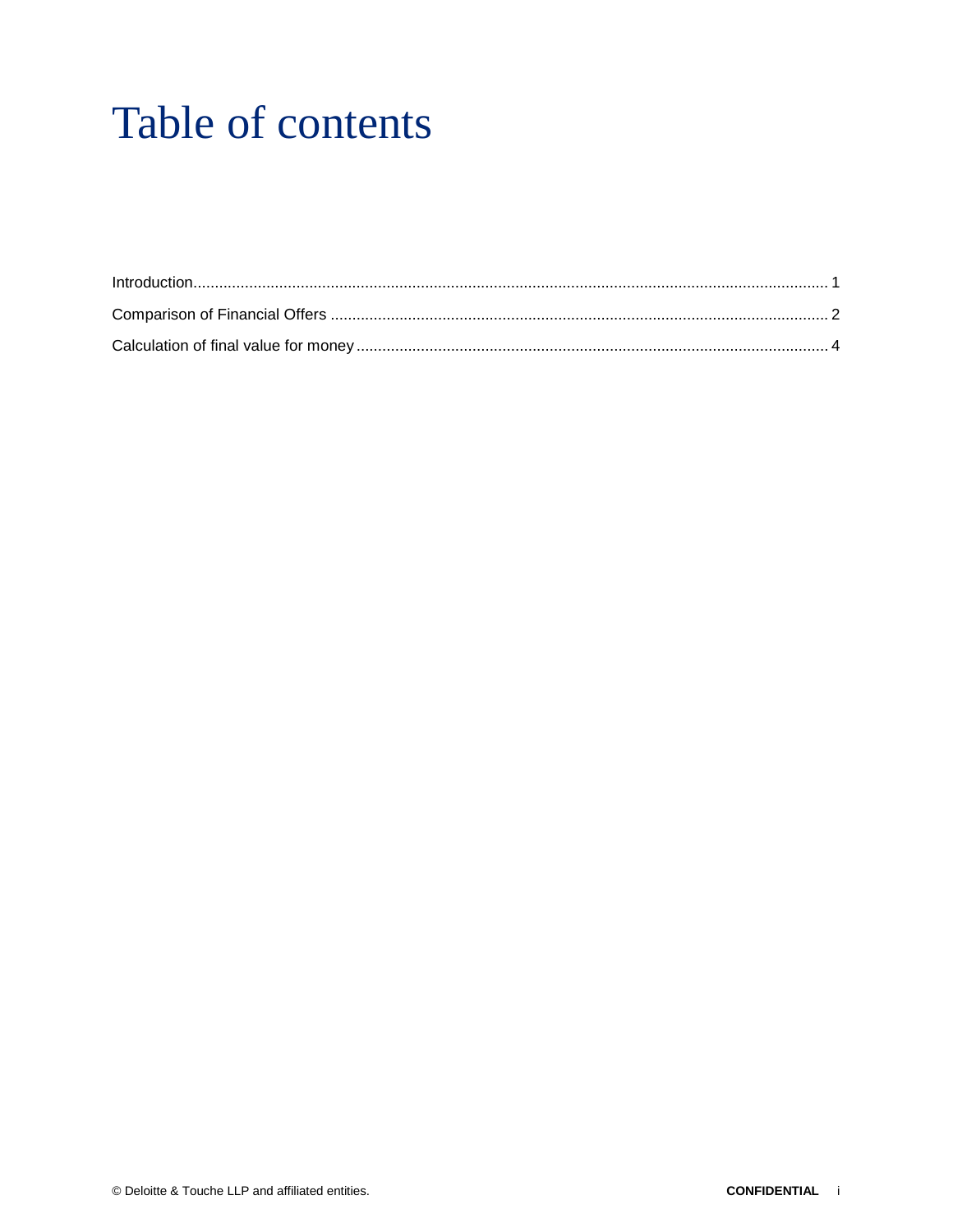## <span id="page-14-0"></span>Introduction

### **Scope of Report**

This report presents the comparison of the Financial Offers received from NEAHD Proponents in their SR3 submissions to determine the Preferred Proponent. It also calculates the Value for Money ("VfM") realized by the Preferred Proponent's Financial Offer. The purpose of this report is to provide a concise summary of the bid evaluation process to identify the Preferred Proponent and to facilitate the notification of the Preferred Proponent.

### **Timing**

The PSC was finalized prior to receipt of the Proponents' proposals, and was deposited with the Deputy Minister of Justice on February 14, 2012. The finalized PSC comprises assumptions and cost estimates last updated by Alberta Transportation ("AT") on September 8, 2011. The discount rate, inflation rate and P3 debt financing rate were further updated on February 9, 2012 using information from Alberta Finance and Enterprise.

The PSC was recalculated on March 14, 2012, using the discount rate and inflation rate that were determined by Alberta Finance and Enterprise as the basis for calculating the net present value of the Proponents' Financial Offers. None of the other input assumptions (costs, etc.) were altered. The PSC referred to herein is this recalculated value.

The Financial Offers from Proponents were received on March 14, 2012.

### **Limitations**

This report was prepared for the exclusive use of AT, and is not to be reproduced or used without written permission of Deloitte with the exception of its use with regard to the procurement process for the Northeast Anthony Henday Drive P3 project. No third party is entitled to rely, in any manner or for any purpose, on this Report. Deloitte's services may include advice or recommendations, but all decisions in connection with the implementation of such advice and recommendations shall be the responsibility of, and be made by, AT.

Deloitte's scope of work related to the PSC was limited to the review and updating of a PSC spreadsheet model provided by AT. The PSC's financial assumptions and cost estimates are those of AT. Deloitte's scope of work related to the VfM was limited to development of a spreadsheet to calculate and compare the net present value of the financial offers using AT's methodology.

This report relies on certain information provided by AT and the Project's Proponents, and Deloitte has not performed an independent review of this information. It does not constitute an audit conducted in accordance with generally accepted auditing standards, an examination or compilation of, or the performance of agreed upon procedures with respect to prospective financial information, an examination of or any other form of assurance with respect to internal controls, or other attestation or review services in accordance with standards or rules established by the CICA or other regulatory body.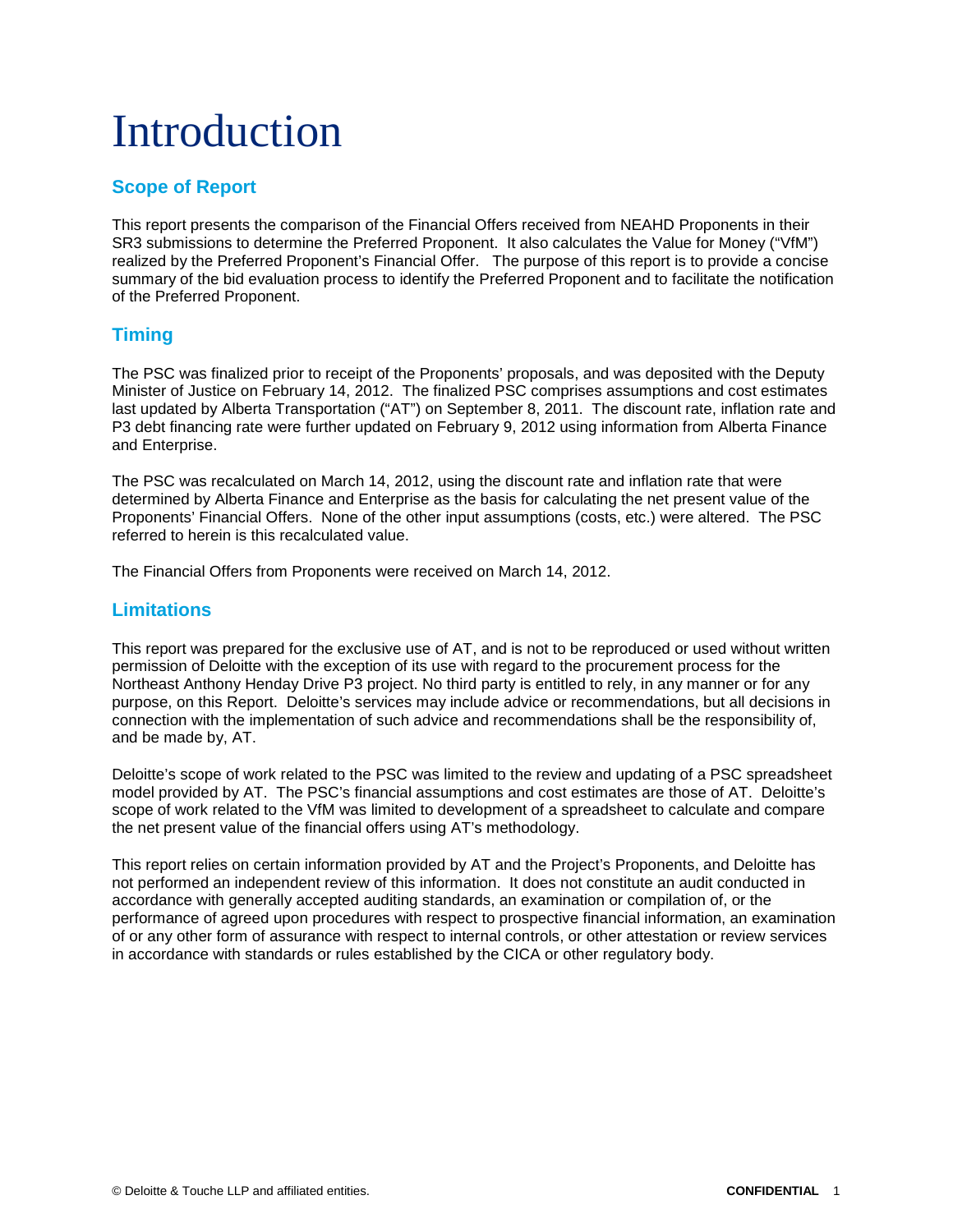## <span id="page-15-0"></span>Comparison of Financial Offers

### **Method**

The Financial Offers consist of the following payments:

- Monthly payment stream over the operating period (October 2016 to September 2046 inclusive), consisting of:
	- Capital Payments (identical monthly payments stated in nominal dollars)
	- O&M Payments (monthly payments for O&M, stated in 2012 dollars)
	- Major Rehabilitation Payments (monthly payments with timing as needed for Major Rehabilitation, stated in 2012 dollars)
- Total Provincial Funding, calculated by multiplying the amount of one full month's Capital Payment by 266.

The total cost of the Financial Offers on a net present value basis was determined by calculating the sum of the net present values (as at the SR3 submission date of March 14, 2012) of:

- the Capital Payments;
- the O&M Payments, after first adjusting each payment for inflation using a fixed estimated inflation rate of 2.15% per annum determined by Alberta Finance and Enterprise;
- the Major Rehabilitation Payments, after first adjusting each payment for inflation using the fixed estimated inflation rate of 2.15% per annum determined by Alberta Finance and Enterprise; and
- the Provincial Funding, after first distributing the amount into a number of separate progress payments using a pre-determined schedule of payment dates and payment amounts (with each amount defined as a percentage of Provincial Funding). The schedule of payment dates and amounts is taken from the Shadow Bid, which has monthly payments averaging 2.8% of Provincial Funding commencing in January 20[1](#page-15-1)4<sup>1</sup>.

The discount rate used to calculate net present values is 3.75% per annum, determined by Alberta Finance and Enterprise based on the Province's borrowing costs.

Proponents were advised of the discount rate and inflation rate to be used on March 12, 2012.

#### **Process and results**

-

To determine the Proponent that provided the Financial Offer with the lowest total cost on a net present value basis, the Proponent's Form G1 cashflows (Columns B, D, and E) were value-copied into the bid comparison spreadsheet that was developed in advance.

The payment cashflows as copied into the bid comparison spreadsheet were compared to and spotchecked against each Proponent's Form G1 (paper version) to confirm agreement between the Proponent's electronic and paper financial offers and the accuracy of the value-copy process. The sum of each cashflow in the bid comparison spreadsheet was also compared to the sum of the cashflow in the Proponent's Form G1 spreadsheet to again ensure the accuracy of the value-copy process. These comparisons confirm that the NPVs of each bid have been calculated according to the payments indicated on the paper version of each Proponent's Form G1.

<span id="page-15-1"></span><sup>&</sup>lt;sup>1</sup> Since actual progress payments will be made according to the Contractor's verified progress in the field, which cannot be known in advance, an assumed schedule is required to evaluate the bids. The same schedule is used for all three because Proponents do not bid an enforceable construction schedule. The Preferred Proponent's schedule of Progress Payments as evidenced in its financial model may be used for calculating the book value and for budgeting purposes.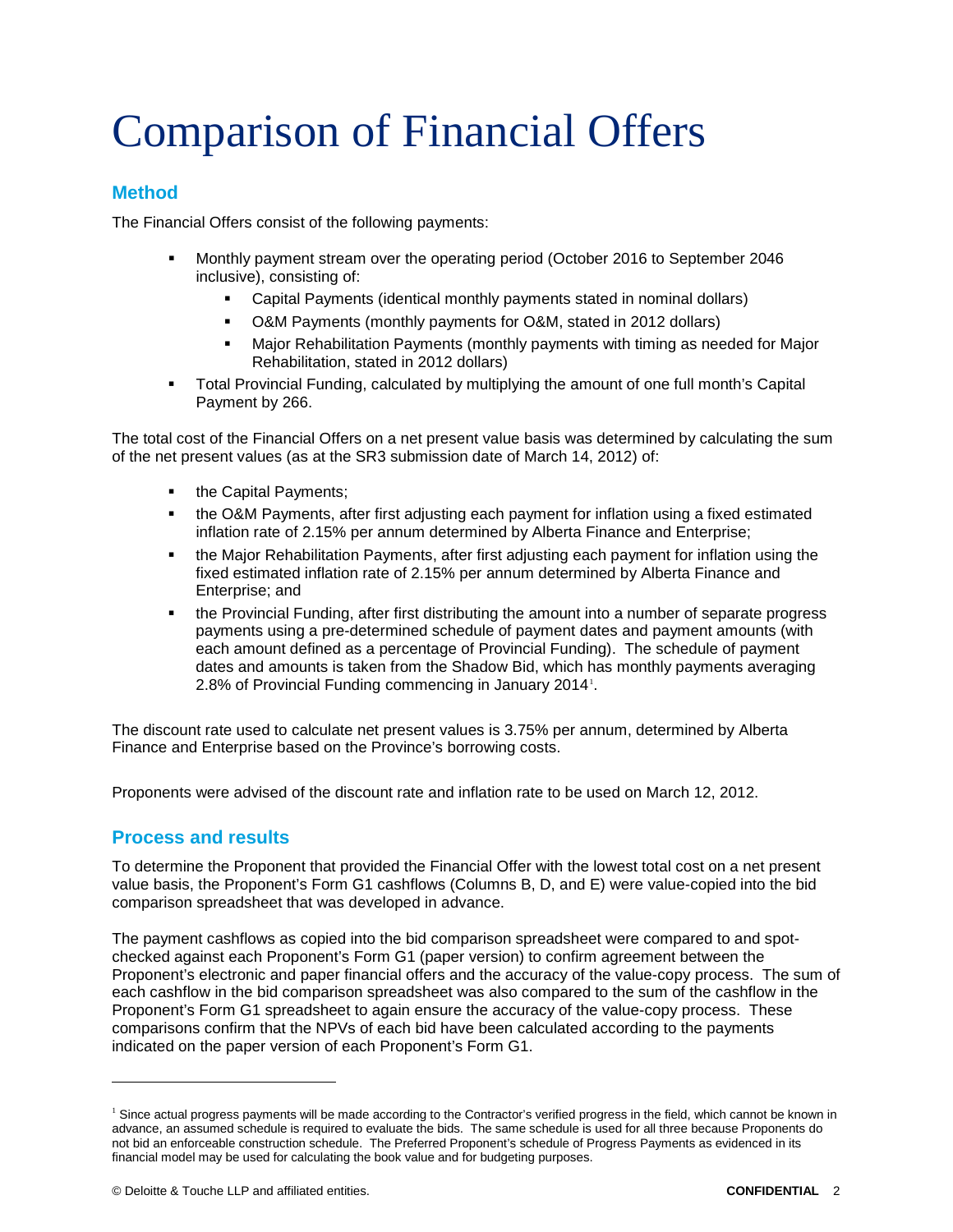The bid comparison spreadsheet calculates the NPV of the cashflows to the Proponents as of March 14, 2012, which is the basis for determination of the Preferred Proponent. The results are as follows:

|                                                                               | <b>Public Sector</b> | <b>Cashflows to Proponents</b> |            |             |
|-------------------------------------------------------------------------------|----------------------|--------------------------------|------------|-------------|
|                                                                               | <b>Comparator</b>    | <b>ARC</b>                     | ECP        | <b>CCLG</b> |
| Total Cost on a Net Present Value Basis<br>(NPVs to 14-Mar 2012, in millions) | \$2.179.97           | \$2,033.93                     | \$2.218.51 | \$1,808.87  |

*ARC=Alberta Roads Consortium, CCLG=Capital City Link Group, ECP=Edmonton Connect Partners*

The result as indicated in the above table is that Capital City Link Group has the lowest NPV, and absent any SR3 submission compliance concerns, Capital City Link Group would be the Preferred Proponent.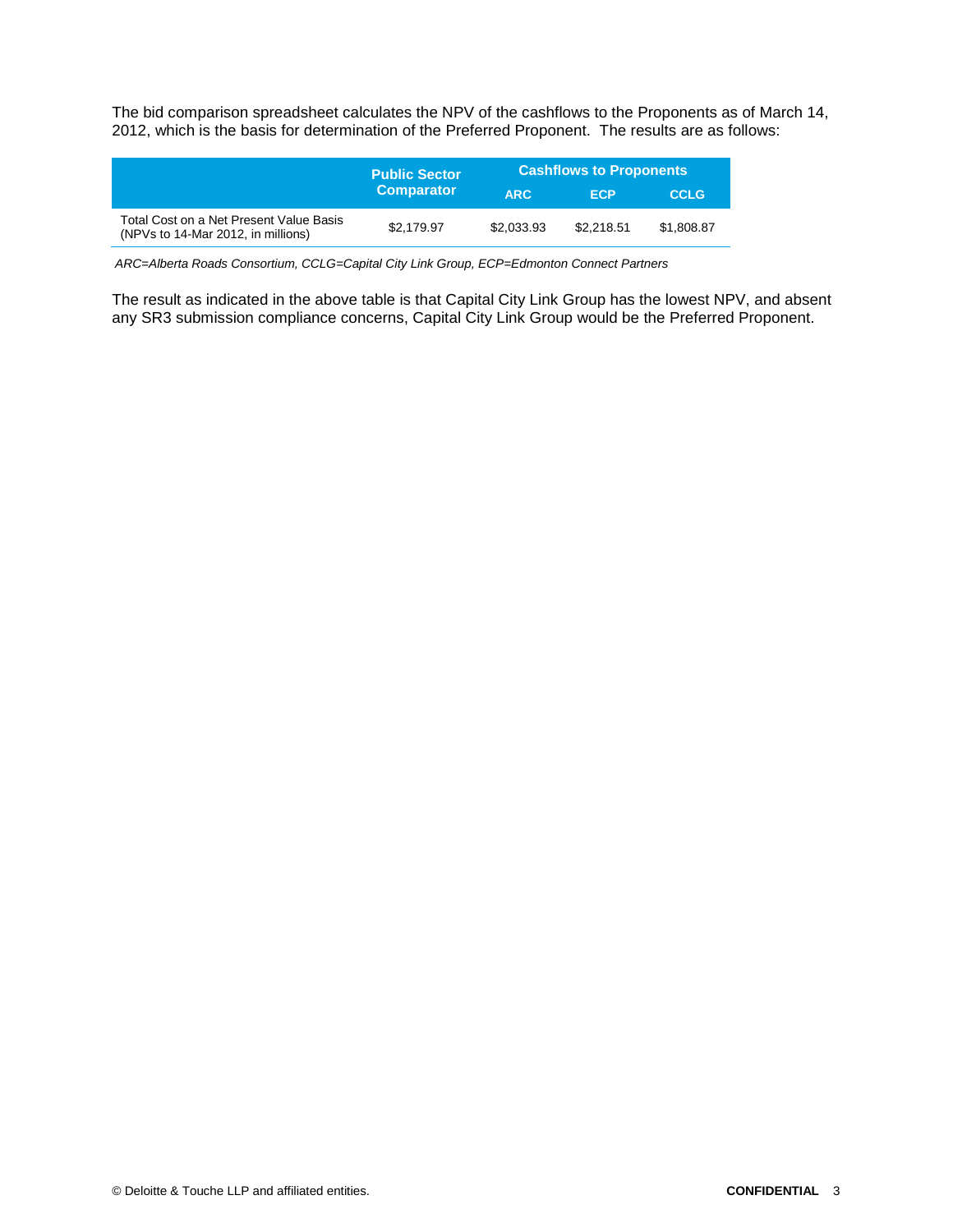## <span id="page-17-0"></span>Calculation of final value for money

#### **Overview**

VfM is determined by comparing the Preferred Proponent's Financial Offer to the PSC and is defined by Alberta's Public-Private Partnership Framework and Guideline as:

*…a net present value comparison of the comparable costs and risks of the proposed P3 project with the Public Sector Comparator (PSC).*

The cost of traditional project delivery for the Project is established as the PSC. The cost of P3 project delivery is estimated at several points in the project development process with a Shadow Bid, allowing VfM to be estimated and refined as project information improves. The final VfM analysis replaces the Shadow Bid's estimated cost with the cost of the Preferred Proponent's Financial Offer (i.e. the actual bid rather than the Shadow Bid).

### **Calculation**

The VfM compares the cost of the Preferred Proponent's Financial Offer to the cost of the PSC. The VfM is therefore as follows:

|                                       | <b>NPV</b> (in millions) |
|---------------------------------------|--------------------------|
| <b>Public Sector Comparator</b>       | \$2.179.97               |
| Preferred Proponent's Financial Offer | \$1,808.87               |
| Difference                            | \$371.1                  |

The VfM is therefore \$ 371.1 million, or 17% of the PSC.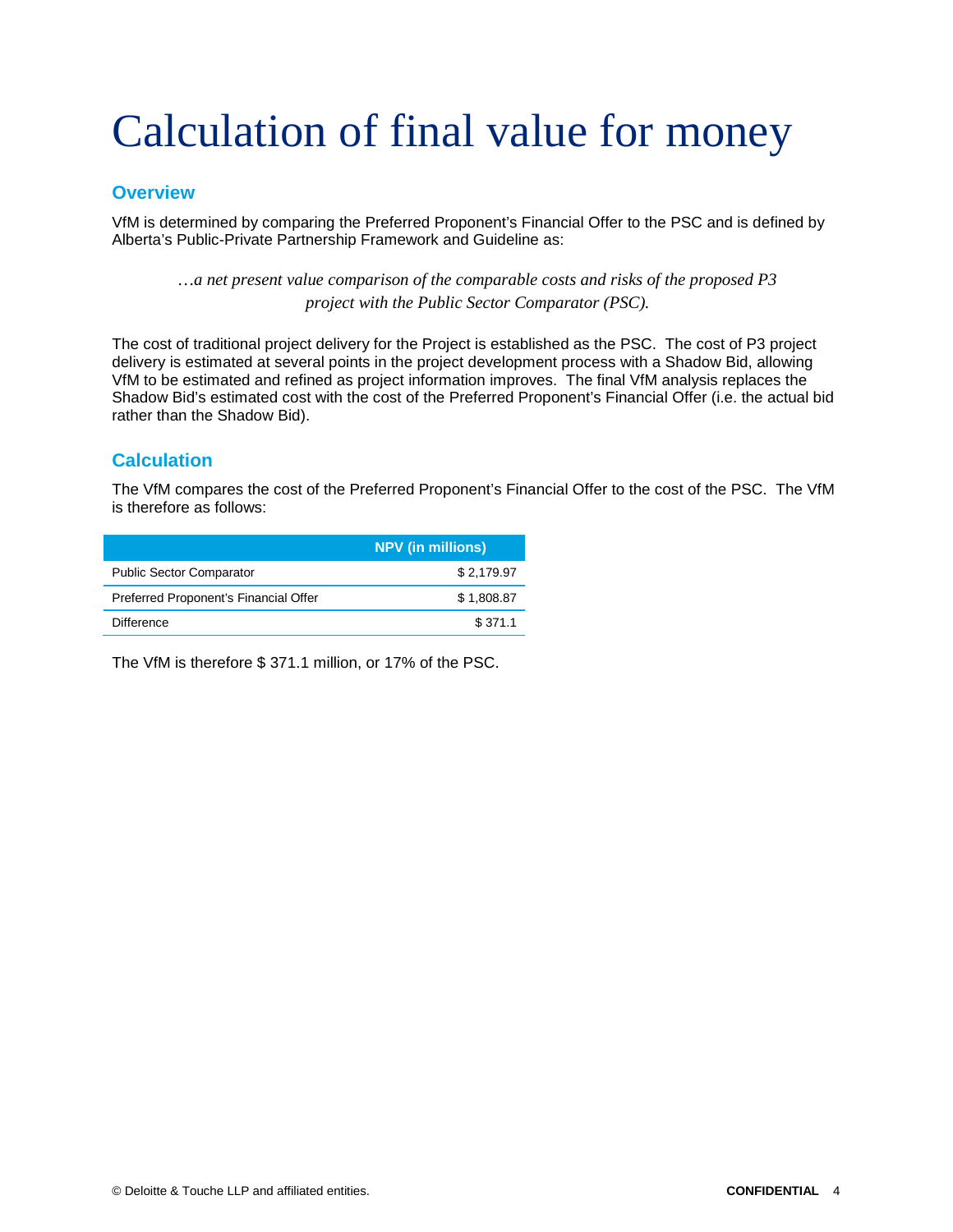#### **www.deloitte.ca**

Deloitte, one of Canada's leading professional services firms, provides audit, tax, consulting, and financial advisory services through more than 8,000 people in 56 offices. Deloitte operates in Québec as Samson Bélair/Deloitte & Touche s.e.n.c.r.l. Deloitte & Touche LLP, an Ontario Limited Liability Partnership, is the Canadian member firm of Deloitte Touche Tohmatsu Limited.

Deloitte refers to one or more of Deloitte Touche Tohmatsu Limited, a UK private company limited by guarantee, and its network of member firms, each of which is a legally separate and independent entity. Please see www.deloitte.com/about for a detailed description of the legal structure of Deloitte Touche Tohmatsu Limited and its member firms. © Deloitte & Touche LLP and affiliated entities.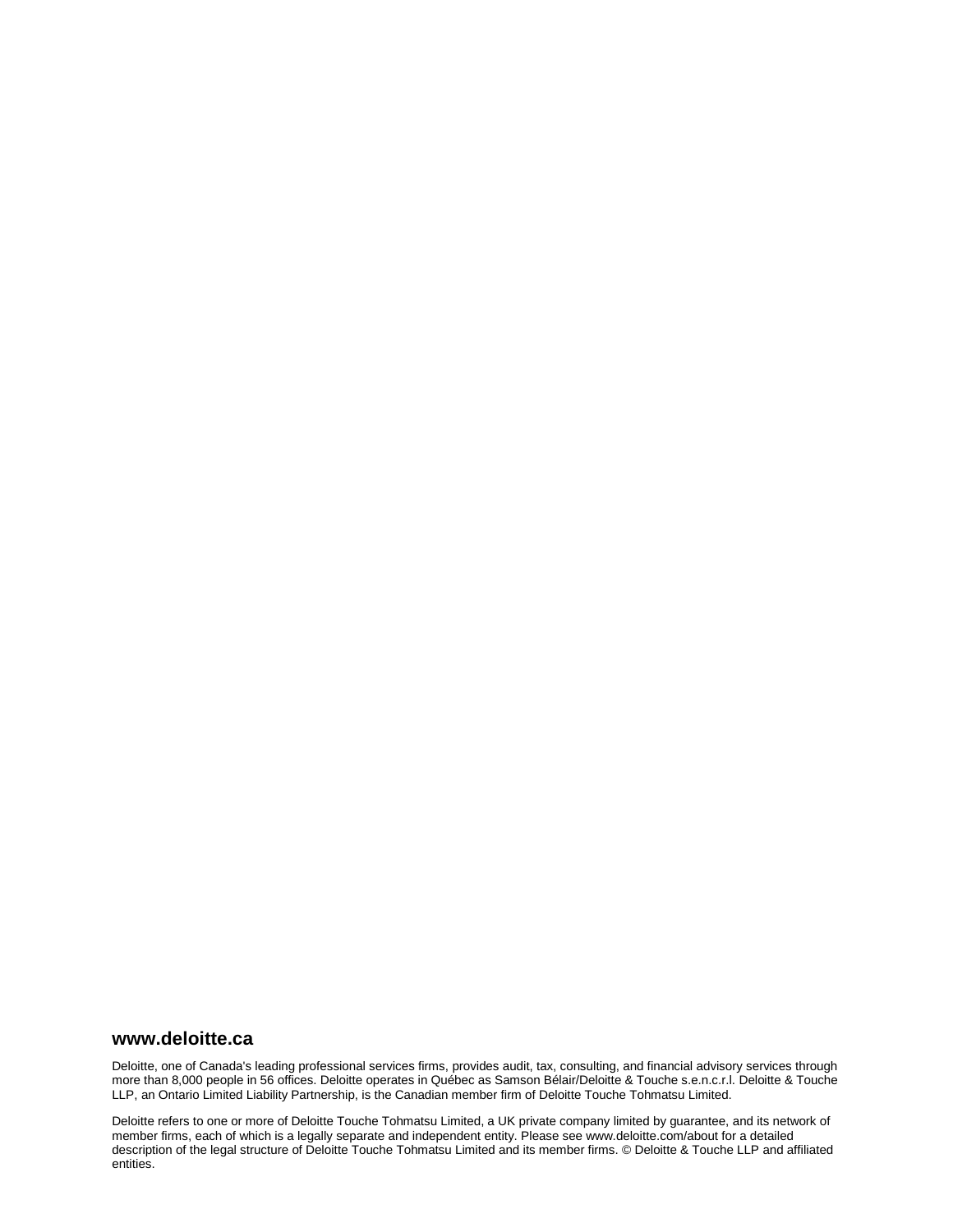**Appendix B: Sample of Risk Allocations**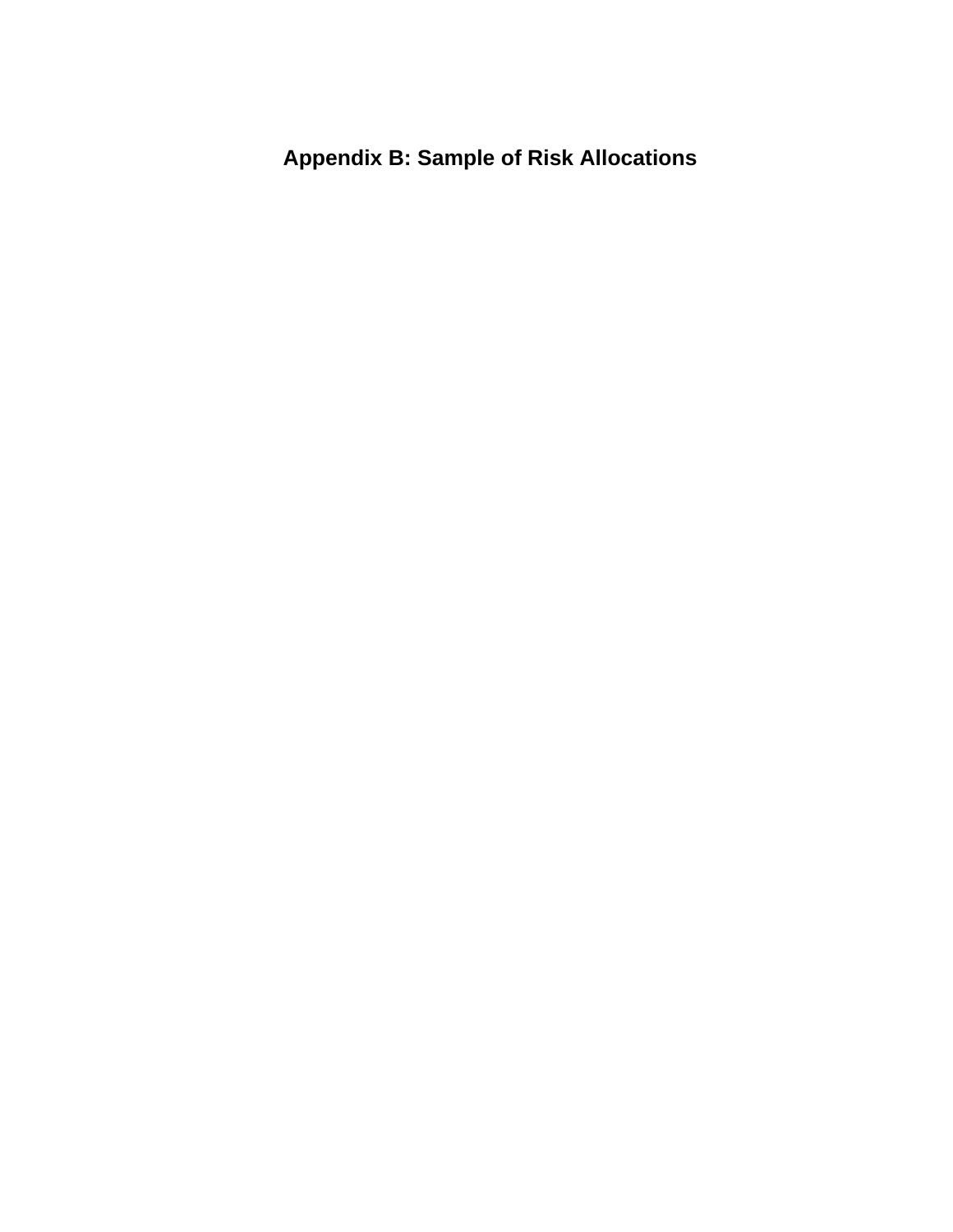## **Table 1: Sample of Risk Allocations between Government of Alberta and Contractor <sup>8</sup>**

|                                                 | <b>Traditional</b> |                        | P <sub>3</sub> |                        |
|-------------------------------------------------|--------------------|------------------------|----------------|------------------------|
|                                                 | GoA                | <b>Contractor</b>      | GoA            | <b>Contractor</b>      |
| DEVELOPMENT, DESIGN AND CONSTRUCTION RISKS      |                    |                        |                |                        |
| Concept approvals - environmental - Alberta     |                    |                        |                |                        |
| <b>Environmental Referral</b>                   |                    |                        |                |                        |
| Concept approvals - environmental - Federal     |                    |                        |                |                        |
| CEAA (assumes CSIF funding)                     |                    |                        |                |                        |
| Bridge crossing and/or watercourse              |                    |                        |                |                        |
| alteration                                      |                    |                        |                |                        |
| <b>Environmental permits</b>                    |                    |                        |                |                        |
| Environmental                                   |                    |                        |                |                        |
| Environmental Contamination (known)             |                    |                        |                |                        |
| Environmental Contamination (unknown)           |                    |                        |                |                        |
| Archaeological                                  |                    |                        |                |                        |
| Archaeological finds (known)                    |                    |                        |                |                        |
| Archaeological finds (unknown)                  |                    |                        |                |                        |
| Land acquisition                                |                    |                        |                |                        |
| Delays by outside agencies (utilities and       |                    |                        |                |                        |
| permitting)                                     |                    |                        |                |                        |
| Delays by the Province                          |                    |                        |                |                        |
| Minimum insurance and bonding requirements      |                    |                        |                |                        |
| Adequacy of insurance and bonding               |                    |                        |                |                        |
| requirements                                    |                    |                        |                |                        |
| Confirmation of insurance and bonding           |                    |                        |                |                        |
| Sub-contractor insolvency                       |                    |                        |                |                        |
| Design error                                    |                    |                        |                |                        |
| Changes in standards                            |                    |                        |                |                        |
| Alberta Transportation supplied data - accuracy |                    |                        |                |                        |
| Alberta Transportation supplied data -          |                    |                        |                |                        |
| sufficiency                                     |                    |                        |                |                        |
| Alberta Transportation supplied data -          |                    |                        |                |                        |
| interpretation                                  |                    |                        |                |                        |
| Traffic volume and vehicle mix                  |                    |                        |                |                        |
| Patent infringement                             | $\bullet$          |                        |                | $\bullet$              |
| Weather                                         |                    |                        |                |                        |
| Labour disputes                                 |                    |                        |                |                        |
| Fire                                            |                    | $\bullet$              |                | $\bullet$              |
| Vandalism                                       |                    | $\bullet$<br>$\bullet$ |                | $\bullet$<br>$\bullet$ |
| Damage to works<br><b>Traffic accidents</b>     |                    |                        |                |                        |
|                                                 |                    |                        |                | $\bullet$              |
| Damage/injury to third parties                  |                    |                        |                |                        |
| Damage/loss to utilities                        |                    |                        |                |                        |

 $^8$  The project agreement should be consulted for a comprehensive allocation of risks between the parties. The final form of the project agreement is available at http://www.transportation.alberta.ca/3787.htm.

 $\overline{a}$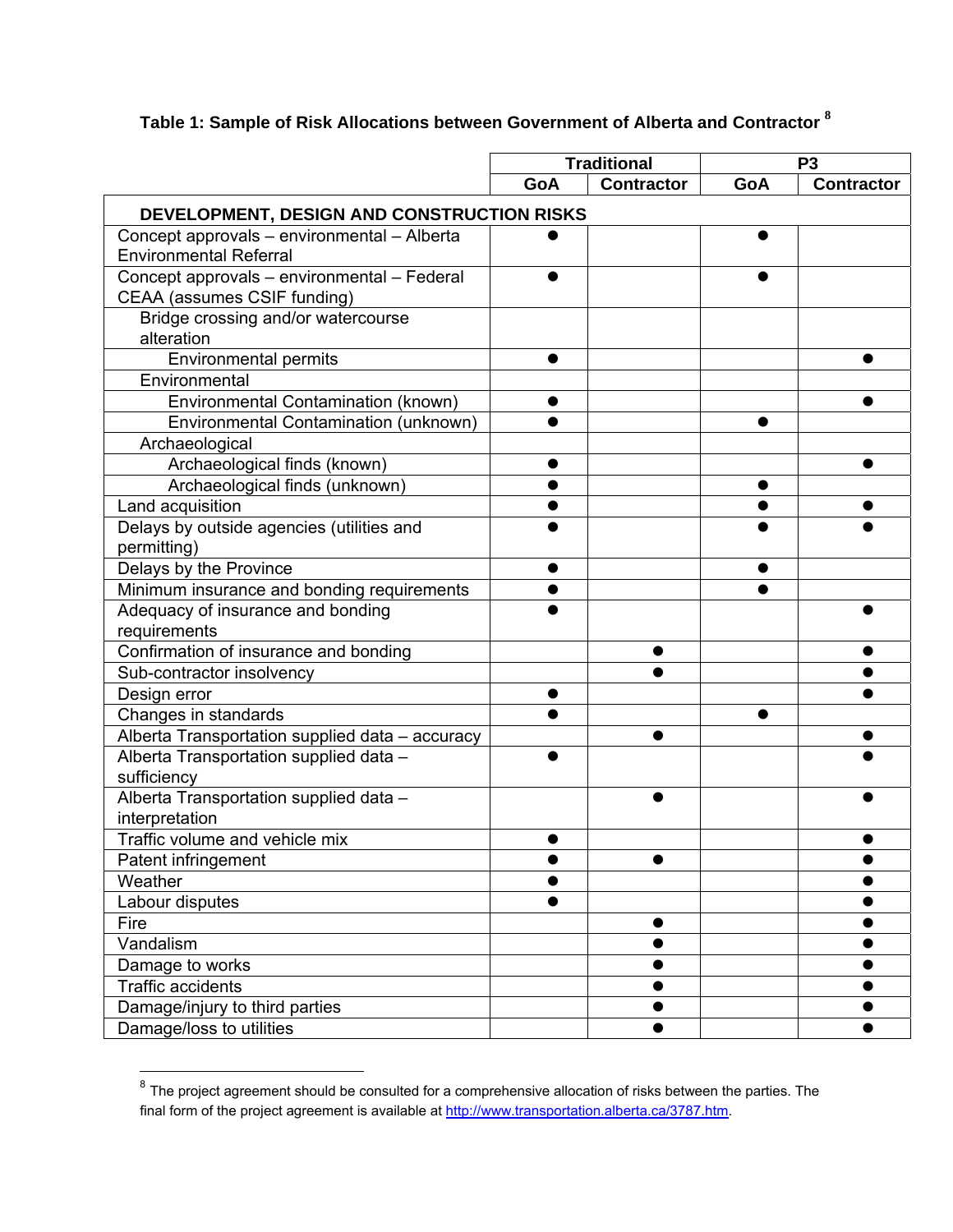|                                                  | <b>Traditional</b> |                   | P3  |                   |
|--------------------------------------------------|--------------------|-------------------|-----|-------------------|
|                                                  | GoA                | <b>Contractor</b> | GoA | <b>Contractor</b> |
| Defective materials                              |                    |                   |     |                   |
| Water/air/soil pollution - unknown pre-existing  |                    |                   |     |                   |
| Water/air/soil pollution - known pre-existing or |                    |                   |     |                   |
| arising from work                                |                    |                   |     |                   |
| Quality assurance/quality control                |                    |                   |     |                   |
| Quality audits                                   | N/A                | N/A               |     |                   |
| Public interface                                 |                    |                   |     |                   |
| Workplace Health and Safety                      |                    |                   |     |                   |
| <b>Utilities</b>                                 |                    |                   |     |                   |

| <b>FACILITY EXPANSION RISK</b>          |  |  |
|-----------------------------------------|--|--|
| Traffic congestion due to signalization |  |  |
| Traffic growth                          |  |  |
| Future interchanges or additional lanes |  |  |

| <b>OPERATION AND MAINTENANCE RISKS</b> |     |  |
|----------------------------------------|-----|--|
| Changes in standards and legislation   |     |  |
| Weather                                |     |  |
| Labour disputes                        |     |  |
| Traffic - volume and vehicle mix       |     |  |
| Traffic - deterioration                |     |  |
| Actual maintenance costs higher than   |     |  |
| anticipated                            |     |  |
| Damage/injury to third parties         |     |  |
| Damage to works                        |     |  |
| Water/air/soil pollution               |     |  |
| Vandalism                              |     |  |
| Condition after 30 years               | N/A |  |
| Performance                            |     |  |

| <b>FINANCING RISKS</b>                      |  |  |
|---------------------------------------------|--|--|
| Interest rates - before Agreement closure   |  |  |
| Interest rates – after closure              |  |  |
| Inflation on Construction Agreement         |  |  |
| Inflation on operation, maintenance, rehab. |  |  |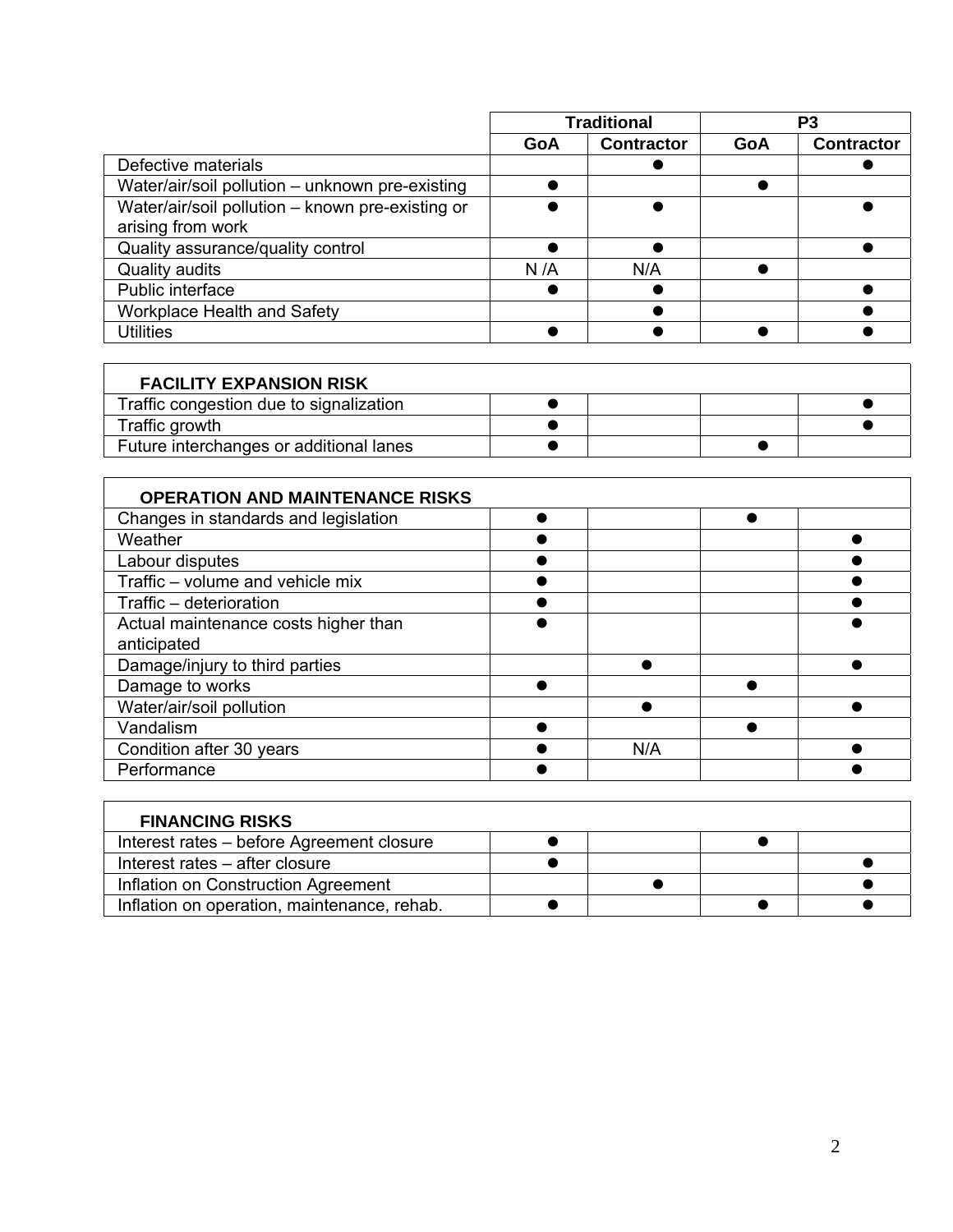**Appendix C: Project Scope**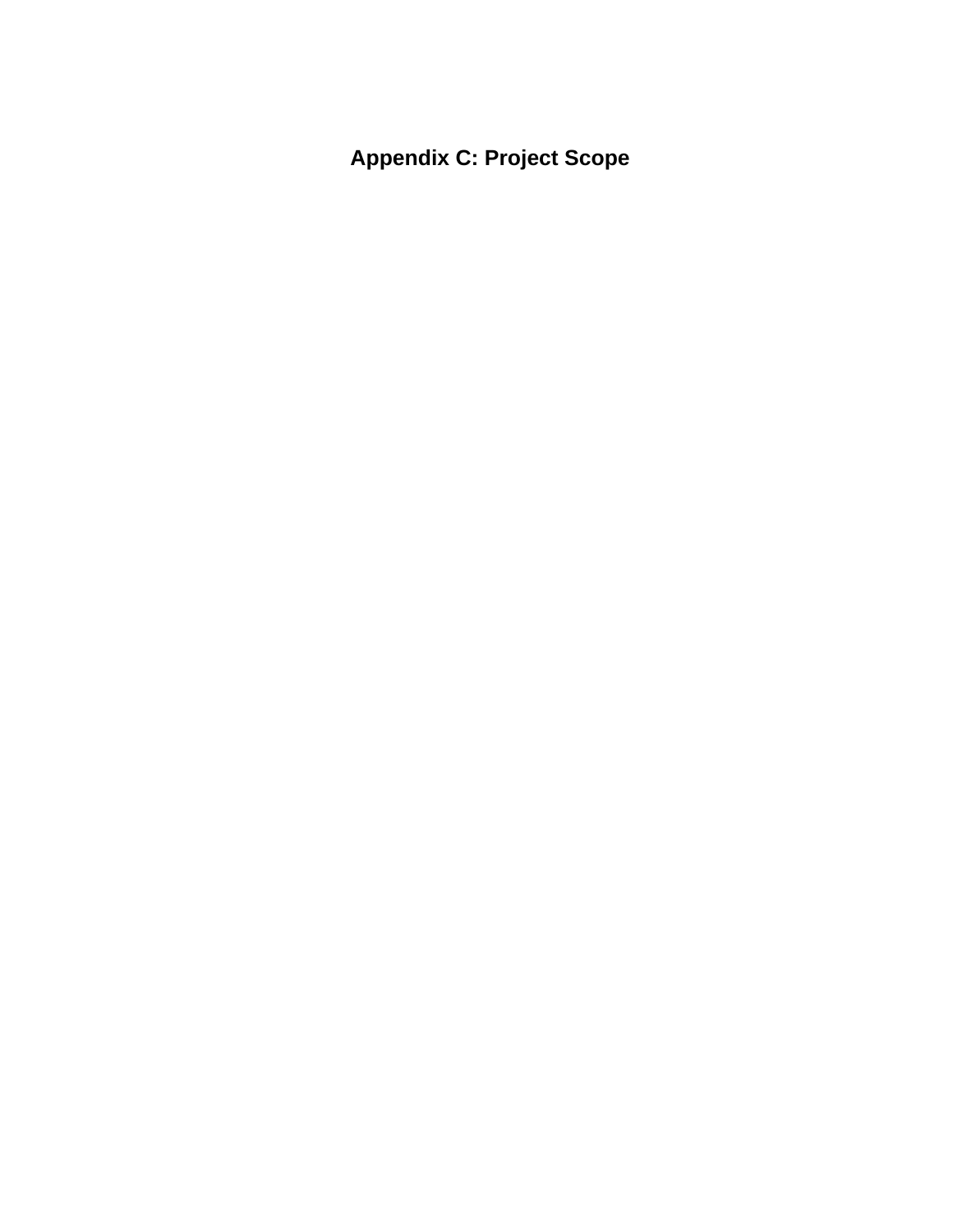### **NEAHD Location and Features**



### **Project Feature:**

- 27 kilometres of six- and eight-lane divided roadway (9 kilometres of new highway construction and 18 kilometres of highway reconstruction)
- nine interchanges
- two road flyovers
- eight railway crossings (flyovers)
- two bridges across the North Saskatchewan River
- 47 total bridge structures

### **Interchanges locations:**

- Manning Drive (partly completed with the Northwest Anthony Henday Drive project)
- 153 Avenue
- 130 Avenue
- Highway 16 (Yellowhead Trail)
- Broadmoor Boulevard at Highway 16
- Sherwood Drive at Highway 16
- Baseline Road
- Sherwood Park Freeway/Wye Road
- 17 Street at Sherwood Park Freeway

### **Flyover locations:**

- Various CNR/CPR Rail Crossings
- Victoria Trail Flyover
- Petroleum Way Flyover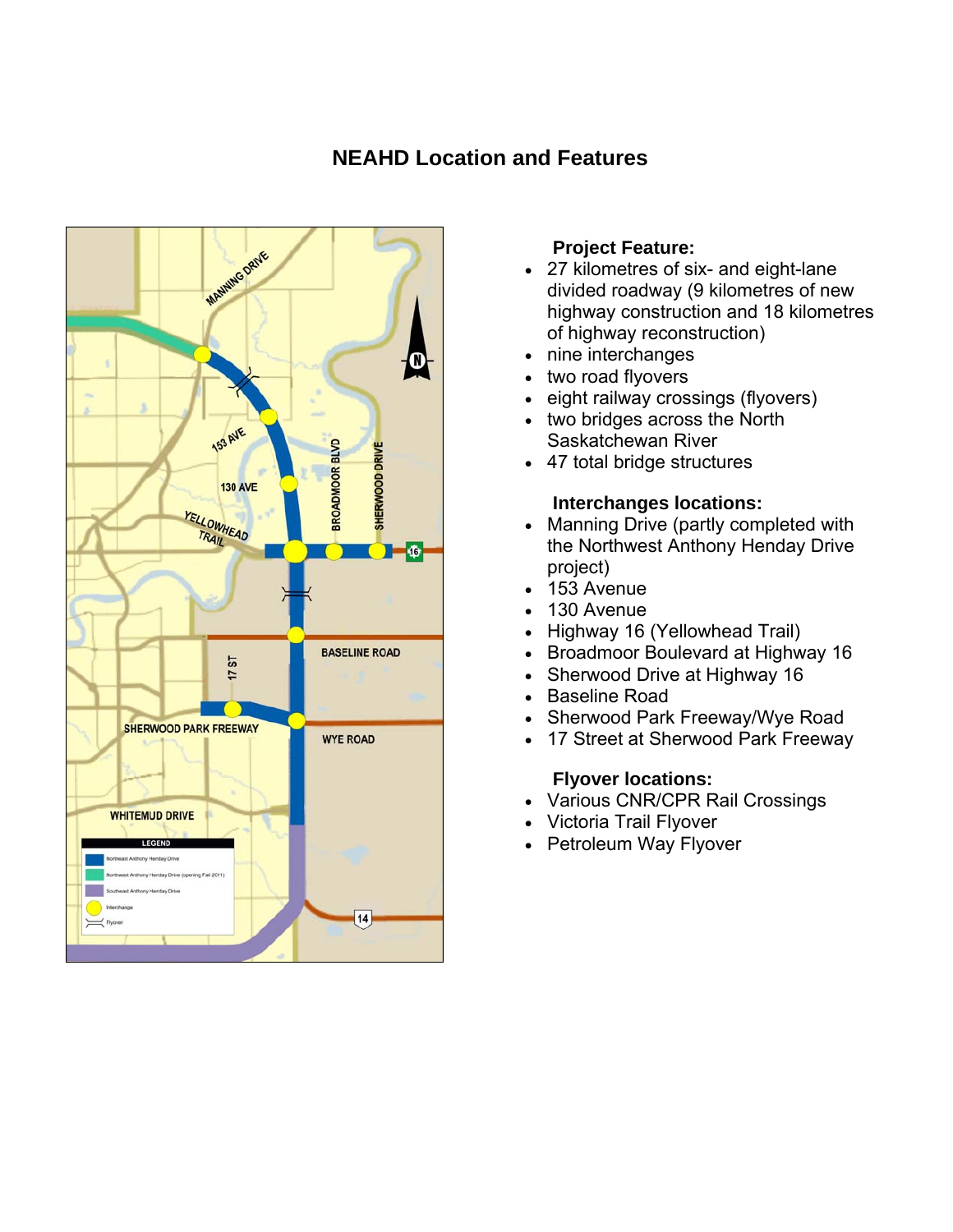## **Appendix D: Commentary by Fairness Auditor**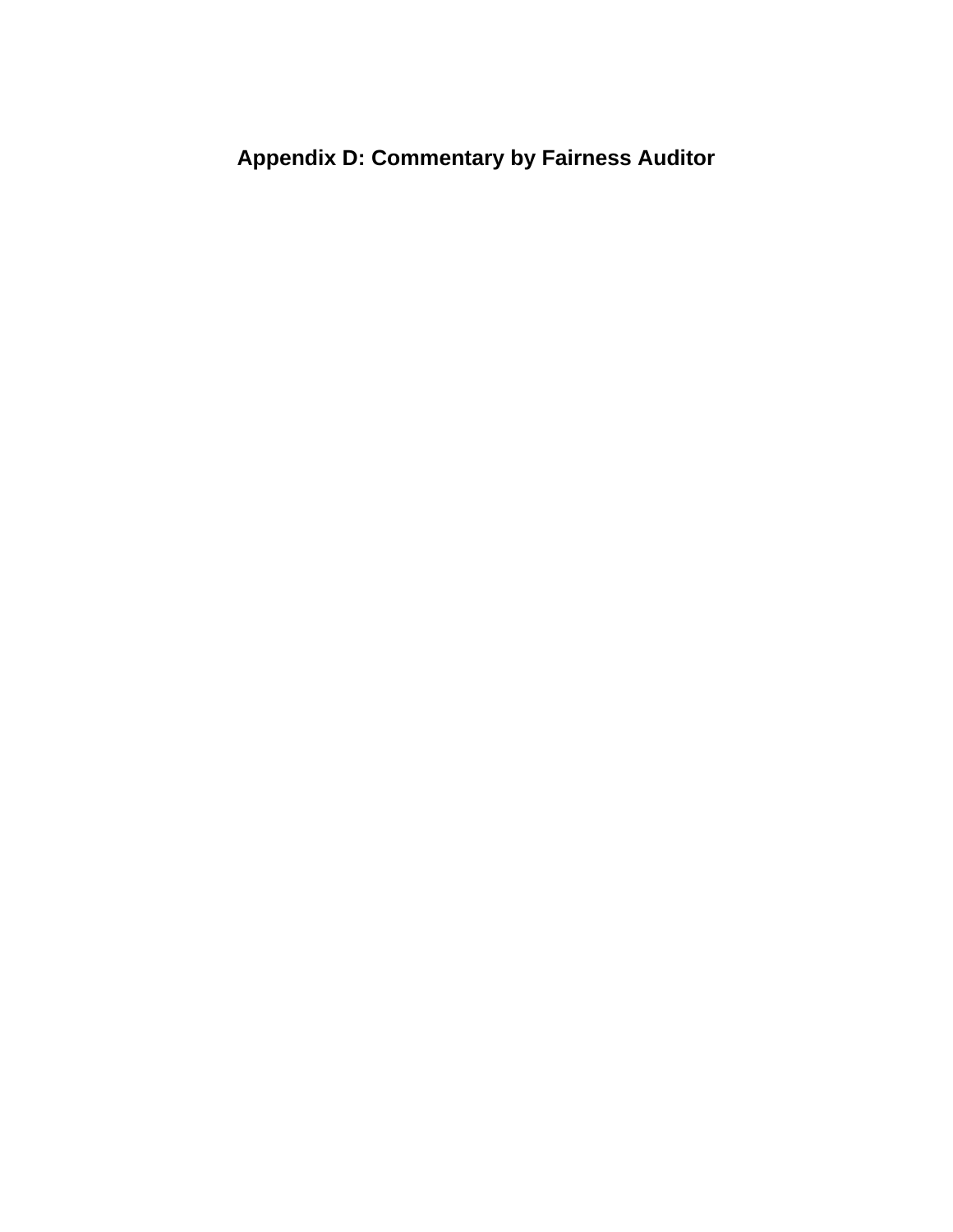### **GGC CONSULTANTS INC.** 2700,  $10155 - 102$  Street Edmonton, AB T5J 4G8

March 14, 2012

Tom Loo, P.Eng. **Executive Director** Major Capital Projects Branch Alberta Transportation 2<sup>nd</sup> Floor, Twin Atria Building  $4999 - 98$  Avenue Edmonton, AB, T6B 2X3

Dear Sir:

#### Re: Fairness Auditor's Report on Completion of the RFP Evaluation and Recommendation of the Preferred Proponent for North East Anthony Henday Drive  $("NEAHD")$

This Report is being provided to the Executive Director, Major Capital Projects Branch and Project Steering Committee of the above-noted, as stipulated in the Alberta Infrastructure and Transportation Terms of Reference for the Fairness Auditor.

Further to our Letter of Opinion dated May 10, 2011, the Fairness Auditor has familiarized himself with the appropriate documentation in this matter, including the Request for Qualification, Instructions to Proponents, Transaction Process Framework, terms of the Request for Proposal, Agreement to Design, Build, Finance and Operate North East Anthony Henday Drive ("NEAHD"), and the appropriate minutes and memoranda pertaining to this process.

In order to ensure that the transaction was conducted fairly and consistently, the following fairness principles were used as guidelines throughout the transaction process:

- 1. The Proponents in this matter were given the same opportunity for the availability to access information.
- 2. The information made available to the Proponents was sufficient to ensure that they had the opportunity to fully understand the opportunity.
- 3. All the Proponents had reasonable access to the opportunity.
- 4. The criteria established in the invitation documents truly reflect the needs and objectives of the project.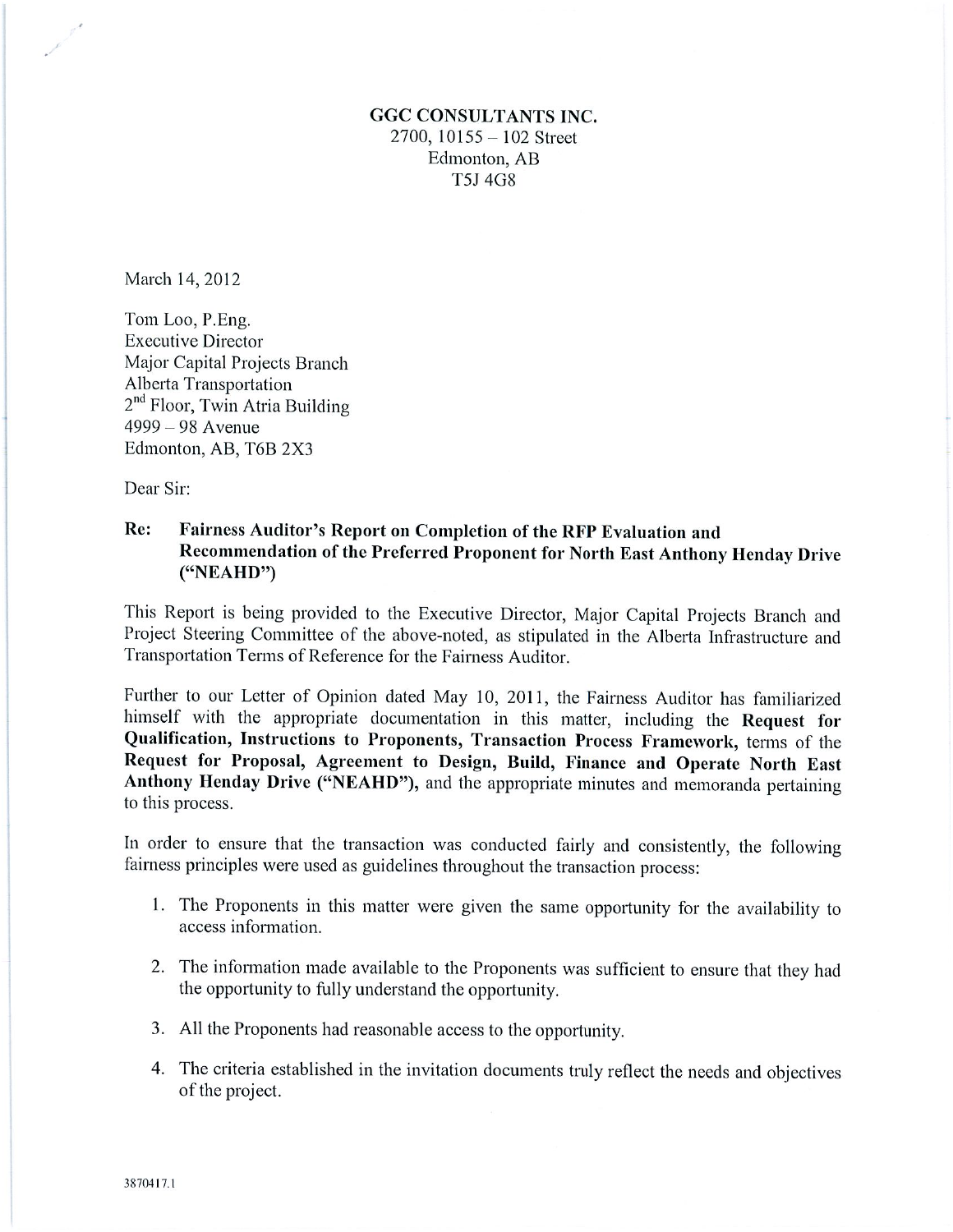- 5. The evaluation criteria and the evaluation process were established prior to the evaluation of submissions.
- 6. The evaluation criteria, and evaluation processes were internally consistent.
- 7. The pre-established criteria and evaluation process were followed.
- 8. The evaluation criteria and process were consistently applied to all submissions.

The Fairness Auditor attended several Evaluation Committee Meetings, and in addition reviewed the evaluation criteria used by that group.

The Fairness Auditor attended the Selection Committee Meetings and Working Committee Meetings, and was present for interviews between the Selection Committee/Working Committee and the RFP Proponents. It was observed that the interface with each group was open, unbiased, transparent, consistent in approach, and ultimately a fair process in my opinion. In addition, at every meeting with any of the RFP Proponents, the Fairness Auditor asked the Proponent whether there were any fairness issues and the response in every case was that there were no fairness issues.

As the Fairness Auditor in this procurement, I hereby certify that, in my opinion, the selection process in this matter conducted by Alberta Transportation, to the completion of its recommendation of the Preferred Proponent, was open, consistent in approach and fair.

Yours very truly,

**GGC CONSULTANTS INC.** 

Tuelles Per

GARY G. CAMPBELL, Q.C.

GGC/wd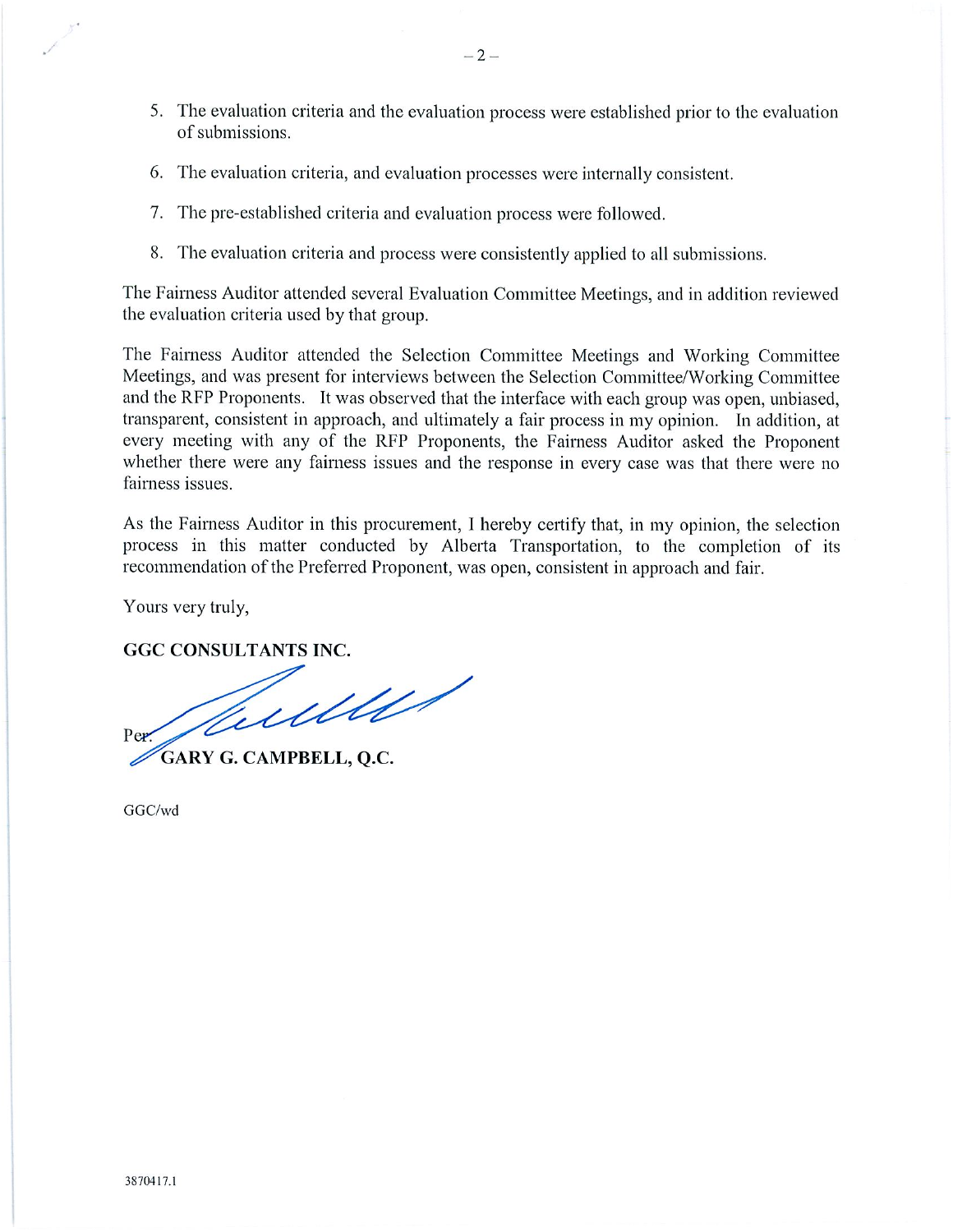**Appendix E: Proponent Teams**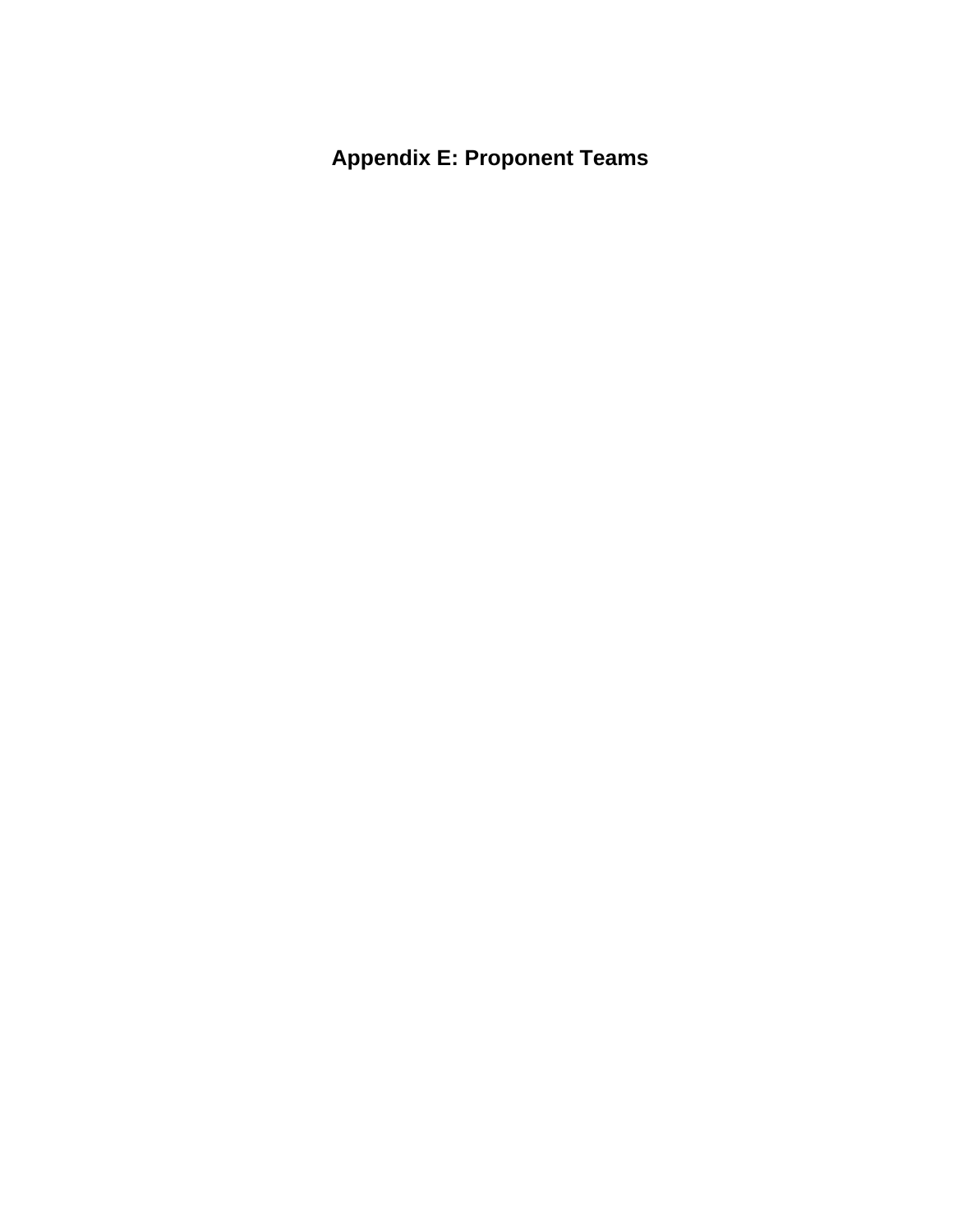**Table 2: Composition of proponent teams invited to participate in RFP process** 

| <b>Team</b><br><b>Component</b> | <b>Capital City Link Group<sup>9</sup></b><br>(CCLG)                 | <b>Alberta Roads Consortium</b><br>(ARC)            | <b>Edmonton Connect Partners</b><br>(ECP)                                                                                 |
|---------------------------------|----------------------------------------------------------------------|-----------------------------------------------------|---------------------------------------------------------------------------------------------------------------------------|
|                                 |                                                                      |                                                     |                                                                                                                           |
| <b>Project Lead</b>             | <b>HOCHTIEF PPP Solutions North</b><br>America Inc. (Contact) (LEAD) | Macquarie Capital Group<br>Limited (Contact) (LEAD) | SNC-Lavalin Capital, a division<br>of SNC-Lavalin Inc. (Contact)<br>(LEAD)                                                |
|                                 | ACS Infrastructure Canada Inc.<br>(LEAD)                             |                                                     | John Laing Investments Limited                                                                                            |
|                                 | MNII Canada I, LLC (LEAD)                                            |                                                     |                                                                                                                           |
|                                 | Davis LLP                                                            |                                                     |                                                                                                                           |
|                                 | <b>McMillan LLP</b>                                                  |                                                     |                                                                                                                           |
|                                 |                                                                      |                                                     |                                                                                                                           |
| Design-Build                    | <b>Flatiron Constructors Canada</b><br>Limited (LEAD)                | Kiewit Management Co. (LEAD)                        | <b>SNC-Lavalin Constructors</b><br>(Pacific) Inc. (LEAD)                                                                  |
|                                 | Dragados Canada, Inc.                                                | Parsons Canada Ltd.                                 | Graham Building Service, a JV of<br><b>Graham Building Services LP</b><br>and Jardeg Construction<br>Services Ltd. (LEAD) |
|                                 | <b>Aecon Construction</b>                                            | <b>McElhanney Engineering</b>                       | SNC-Lavalin Inc.                                                                                                          |
|                                 | Management Inc.                                                      | Services Ltd.                                       |                                                                                                                           |
|                                 | Lafarge Canada Inc.                                                  | <b>Delcan Corporation</b>                           | <b>CH2M HILL Canada Limited</b>                                                                                           |
|                                 | <b>Sureway Construction</b><br>Management Ltd.                       | Brybil Projects Ltd.                                | exp Services Inc. (formerly Trow<br>Associates Inc.)                                                                      |

 $^9$  Capital City Link Group was the proponent group that developed and submitted the successful proposal. Once the RFP process was completed, the project leads for Capital City Link Group formed a special purpose organization, Capital City Link General Partnership to carry out the work of the contract.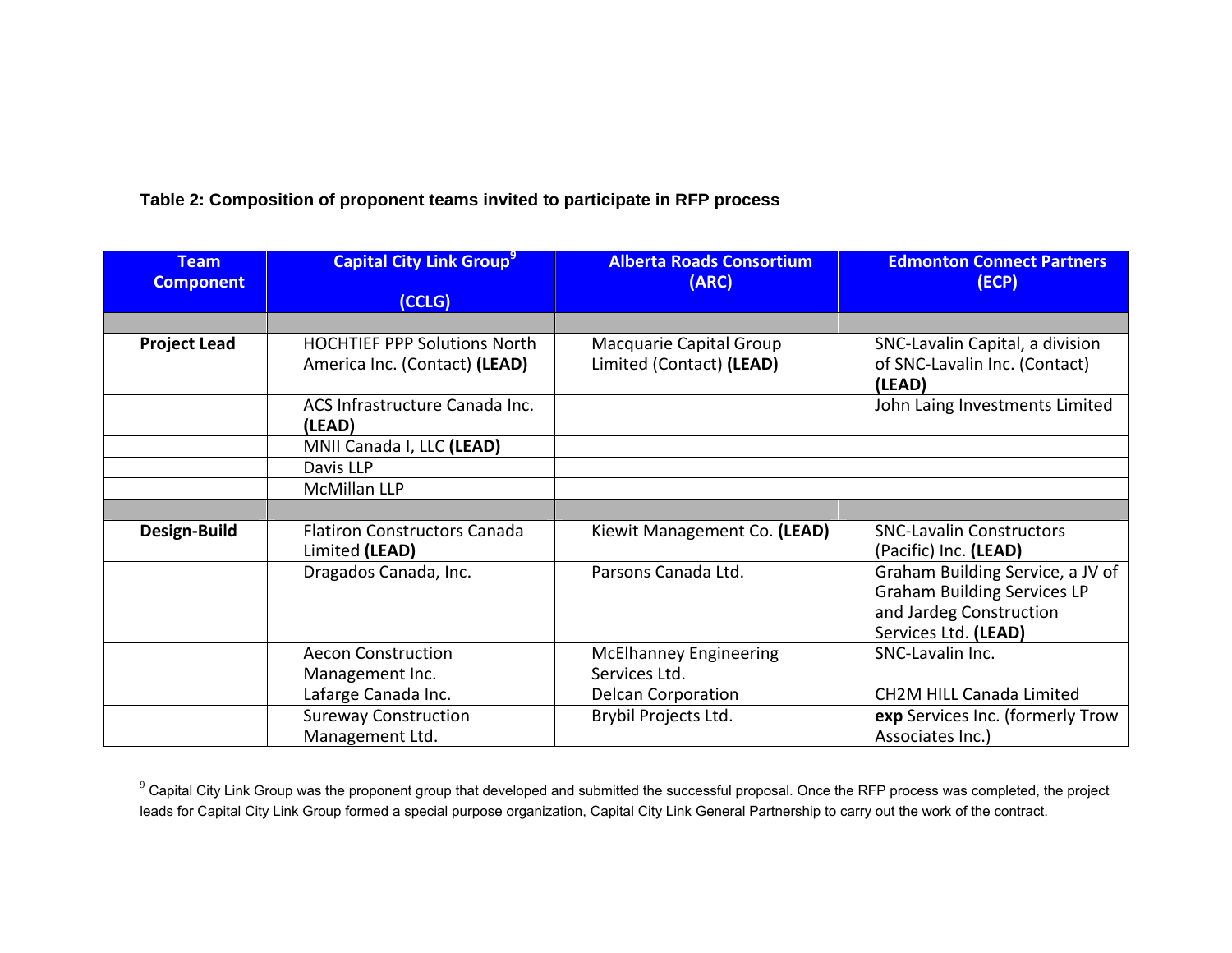| <b>Team</b><br><b>Component</b>            | <b>Capital City Link Group<sup>9</sup></b><br>(CCLG)                                  | <b>Alberta Roads Consortium</b><br>(ARC)               | <b>Edmonton Connect Partners</b><br>(ECP)                     |
|--------------------------------------------|---------------------------------------------------------------------------------------|--------------------------------------------------------|---------------------------------------------------------------|
|                                            | <b>AECOM Canada Ltd.</b>                                                              | Terracon Consultants Inc.                              | <b>International Bridge</b><br>Technologies, Inc.             |
|                                            | Stantec Consulting Ltd.                                                               | DMD & Associates Ltd.                                  | Hatch Mott MacDonald Ltd.                                     |
|                                            | <b>MMM Group Limited</b>                                                              | <b>Opus International Consultants</b><br>(Canada) Ltd. |                                                               |
|                                            | Buckland & Taylor Ltd.                                                                | George L. Crawford &<br>Associates Inc.                |                                                               |
|                                            | <b>AMEC Earth and</b><br>Environmental, a division of<br><b>AMEC Americas Limited</b> | Northwest Hydraulic<br>Consultants Ltd.                |                                                               |
|                                            | <b>EBA Engineering Consultants</b><br>Ltd.                                            |                                                        |                                                               |
|                                            | <b>Spencer Environmental</b><br>Management Services Ltd.                              |                                                        |                                                               |
|                                            |                                                                                       |                                                        |                                                               |
| <b>Operation and</b><br><b>Maintenance</b> | Volker Stevin Contracting Ltd.<br>(LEAD)                                              | Alberta Highway Services Ltd.<br>(LEAD)                | SNC-Lavalin Operations and<br>Maintenance Inc. (LEAD)         |
|                                            |                                                                                       |                                                        | <b>Carmacks Maintenance Services</b><br>Ltd.                  |
|                                            |                                                                                       |                                                        |                                                               |
| <b>Financing</b>                           | ACS Infrastructure Canada Inc.<br>(LEAD)                                              | Macquarie Capital Group<br>Limited (LEAD)              | SNC-Lavalin Capital, a division<br>of SNC-Lavalin Inc. (LEAD) |
|                                            | <b>HOCHTIEF PPP Solutions North</b><br>America Inc.                                   |                                                        | John Laing Investments Limited                                |
|                                            | MNII Canada I, LLC                                                                    |                                                        | Scotia Capital Inc.                                           |
|                                            | National Bank Financial Inc.                                                          |                                                        |                                                               |
|                                            |                                                                                       |                                                        |                                                               |
| <b>Other Advisors</b>                      |                                                                                       | Blake, Cassels & Graydon LLP                           |                                                               |
|                                            |                                                                                       | Davies Ward Phillips &<br>Vineberg LLP                 |                                                               |
|                                            |                                                                                       | Cook Advisory Services Inc.                            |                                                               |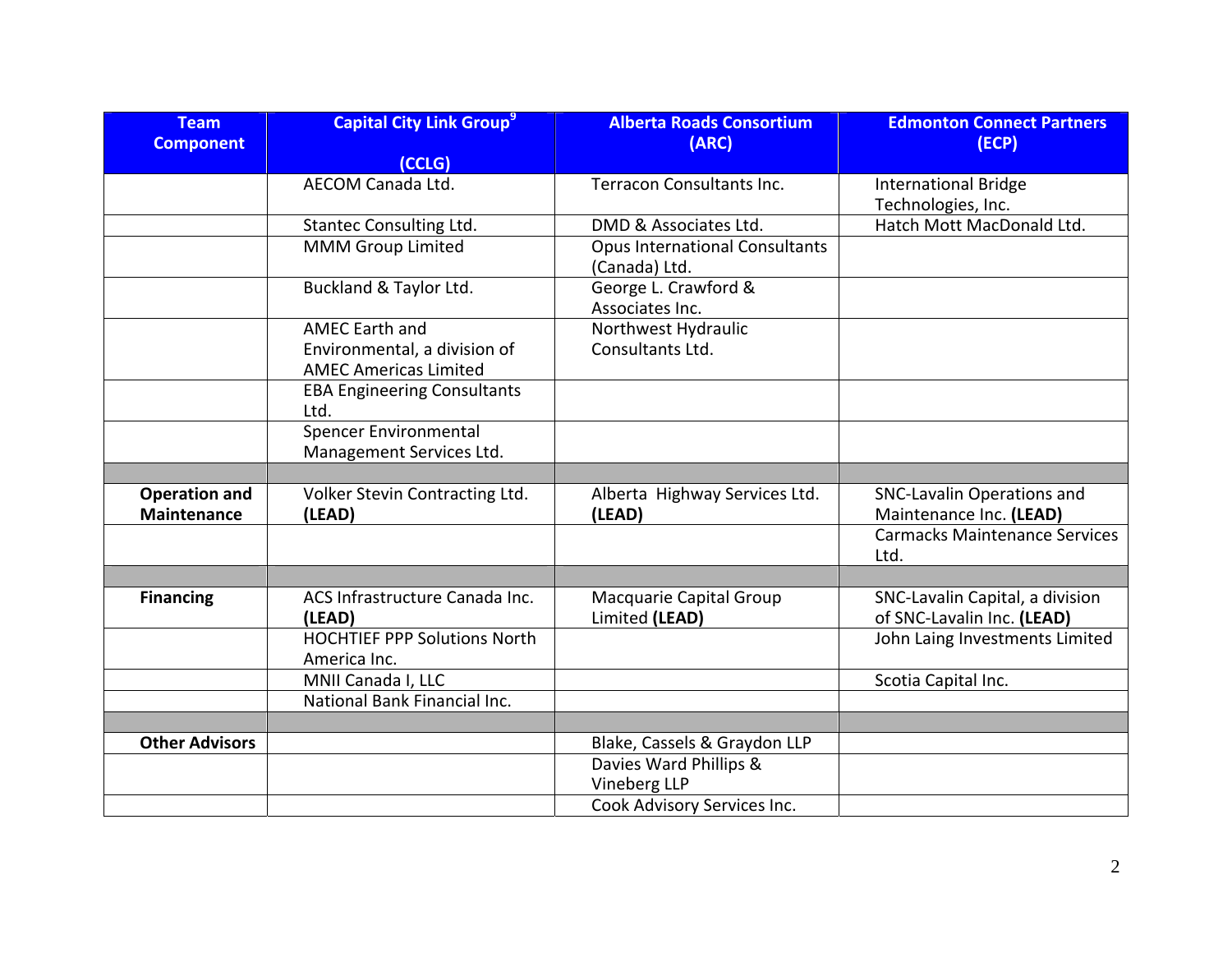**Appendix F: Summary of bids received**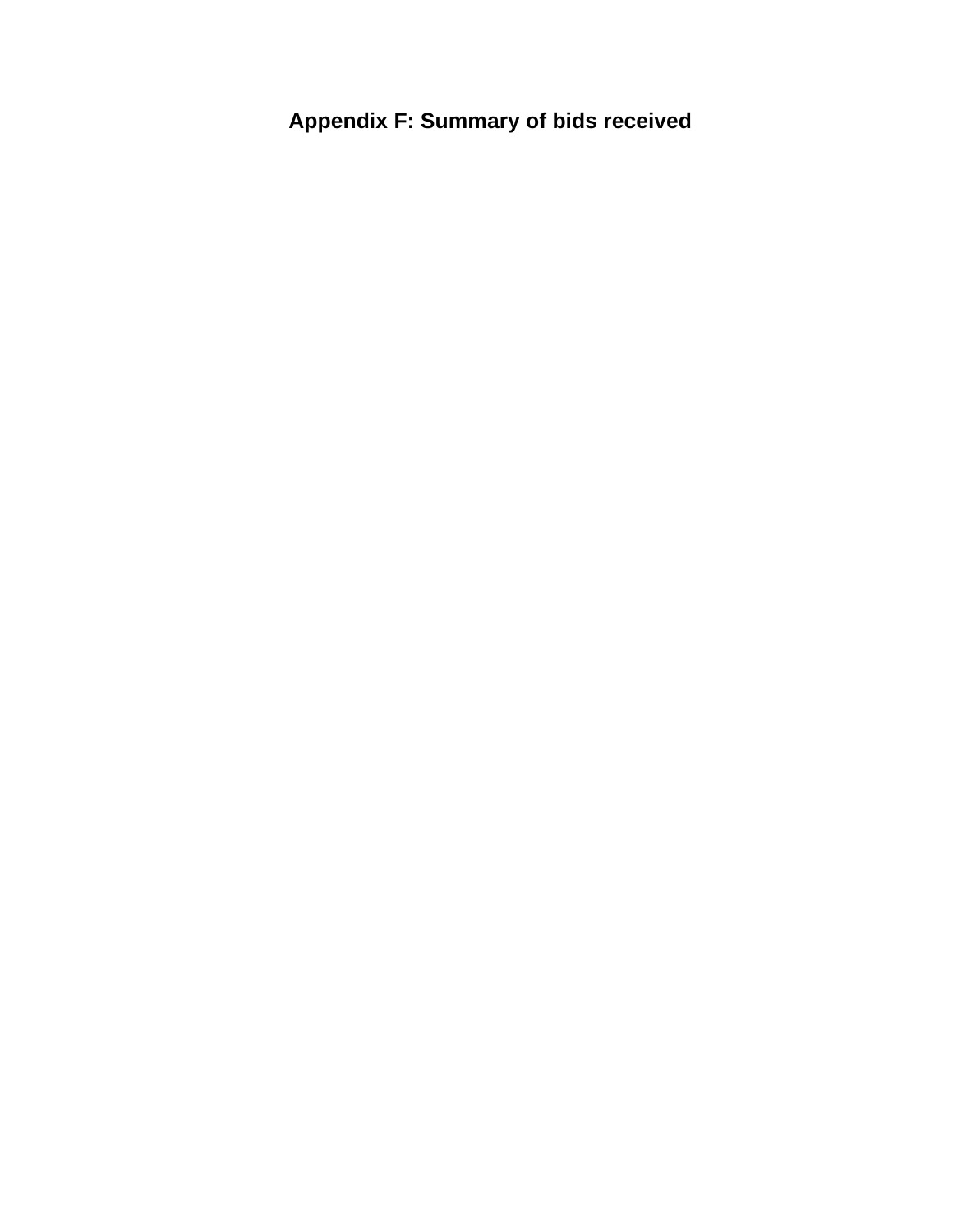| <b>Item</b>                                                                                      | <b>PSC</b>      | <b>P3 Procurement</b>      |                             |                         |
|--------------------------------------------------------------------------------------------------|-----------------|----------------------------|-----------------------------|-------------------------|
|                                                                                                  |                 | Capital City<br>Link Group | Alberta Roads<br>Consortium | Edmonton<br>Connect     |
|                                                                                                  |                 |                            |                             | Partners                |
| Total net present value of<br>design, construction,<br>finance and operations and<br>maintenance | \$2,180 million | \$1,809 million            | \$2,034 million             | \$2,219 million         |
| Value for money of P3<br>procurement                                                             |                 | \$371 million<br>17%       | \$146 million<br>7%         | -\$39 million<br>$-2\%$ |

### **Table 3: Financial bids received from proponents on March 14, 2012**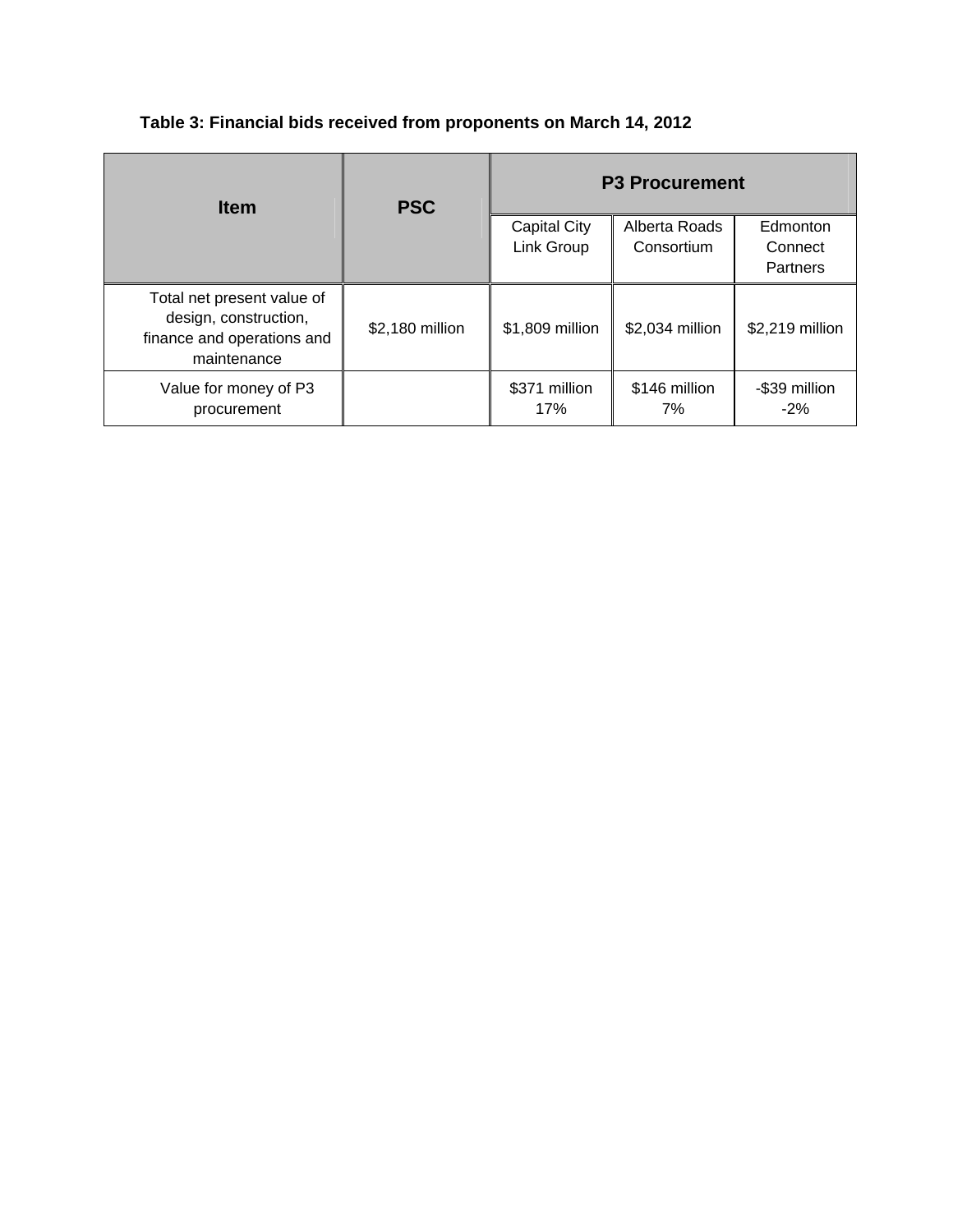## **Appendix G: Payment adjustments**

## **Table 4: Sample of key payment adjustments included in P3 contract 10**

| <b>Issue</b>                                                                                                                                                                      | <b>Payment Adjustment</b>                                                                                                                                                                                           |
|-----------------------------------------------------------------------------------------------------------------------------------------------------------------------------------|---------------------------------------------------------------------------------------------------------------------------------------------------------------------------------------------------------------------|
| If an external audit has not been completed<br>within the specified time:                                                                                                         | \$2,400/week or any partial<br>week, for the first four weeks<br>and \$6,000/week or any partial<br>week, thereafter                                                                                                |
| If any deficiencies identified by the<br>Environmental Management System external<br>auditor have not been corrected within the<br>specified time:                                | \$6,000/week or any partial<br>week, for the first four weeks<br>and \$12,000/week or any partial<br>week, thereafter                                                                                               |
| If the contractor fails to undertake roadway<br>inspections:                                                                                                                      | \$2,500 for the first<br>occurrence;<br>\$5,000 for the second<br>$\bullet$<br>occurrence;<br>\$10,000 for the third<br>occurrence; and<br>\$20,000 for the fourth<br>occurrence and each<br>occurrence thereafter. |
| If during the Operating Period, the roadway<br>superelevation and cross-slope rates are<br>measured and are found not to be maintained<br>within $\pm 1.0\%$ of the design rates: | \$3,600/week or any partial<br>$\bullet$<br>week, for the first four weeks<br>the deficiency is not<br>remedied; then<br>\$11,000/week or any partial<br>$\bullet$<br>week, thereafter.                             |
| If localized pavement repairs (e.g. for spalling,<br>roughness, cracking, or potholes), permanent or<br>otherwise, are not completed within the<br>stipulated time period:        | \$600/localized repair for each<br>seven day period or any partial<br>week, until the deficiency is<br>corrected.                                                                                                   |

 $\overline{a}$ 

 $10$  The project agreement should be consulted for details on all payment adjustments. The final form of the project agreement is available at http://www.transportation.alberta.ca/3787.htm.